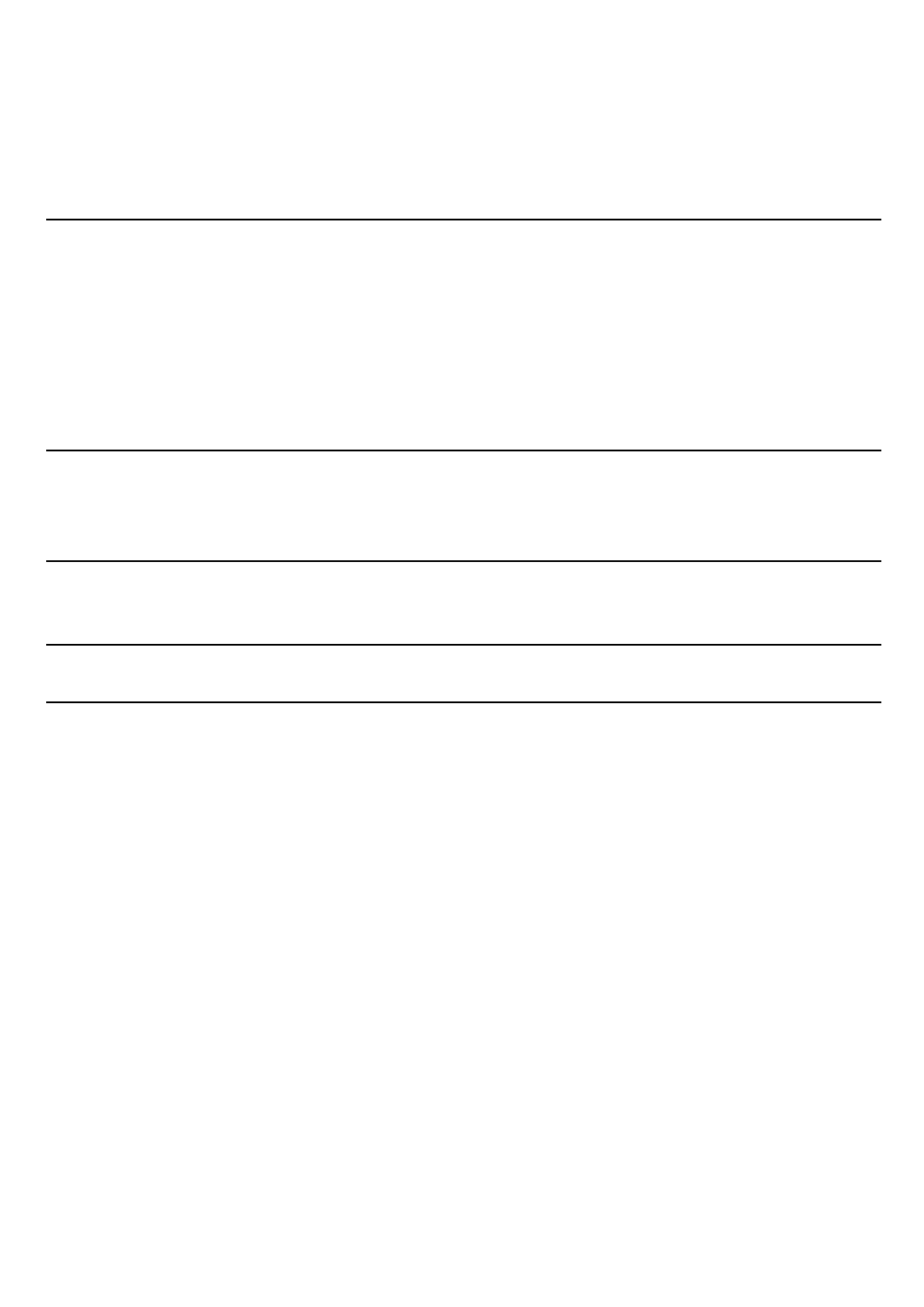# No detection of TSH or TSHR in oral lichen planus lesions in patients with or without hypothyroidism

MARI VEHVILÄINEN $^{\rm 1*}$ , ABDELHAKIM SALEM $^{\rm 2*}$ , MUHAMMAD YASIR ASGHAR<sup>3</sup>, TUULA SALO<sup>4</sup>, MARIA SIPONEN<sup>5</sup>

\* These authors contributed equally to this work.

#### **Author information**

1 a Unit for Specialized Oral Care in the Metropolitan Area and Kirkkonummi, Department of Social Services and Health Care, City of Helsinki, Helsinki, Finland

2 b Translational Immunology Program (TRIMM), Department of Oral and Maxillofacial Diseases, Clinicum, University of Helsinki, Helsinki, Finland

3 c Cellular Physiology, Minerva Foundation Institute for Medical Research, Biomedicum Helsinki, Helsinki, Finland.

4 d Cancer and translational medicine research unit, Faculty of Medicine, University of Oulu and Oulu University Hospital; Medical Research Center, Oulu University Hospital, Oulu, Finland

Department of Oral and Maxillofacial Diseases, and Translational Immunology Program (TRIMM), University of Helsinki, Helsinki, Finland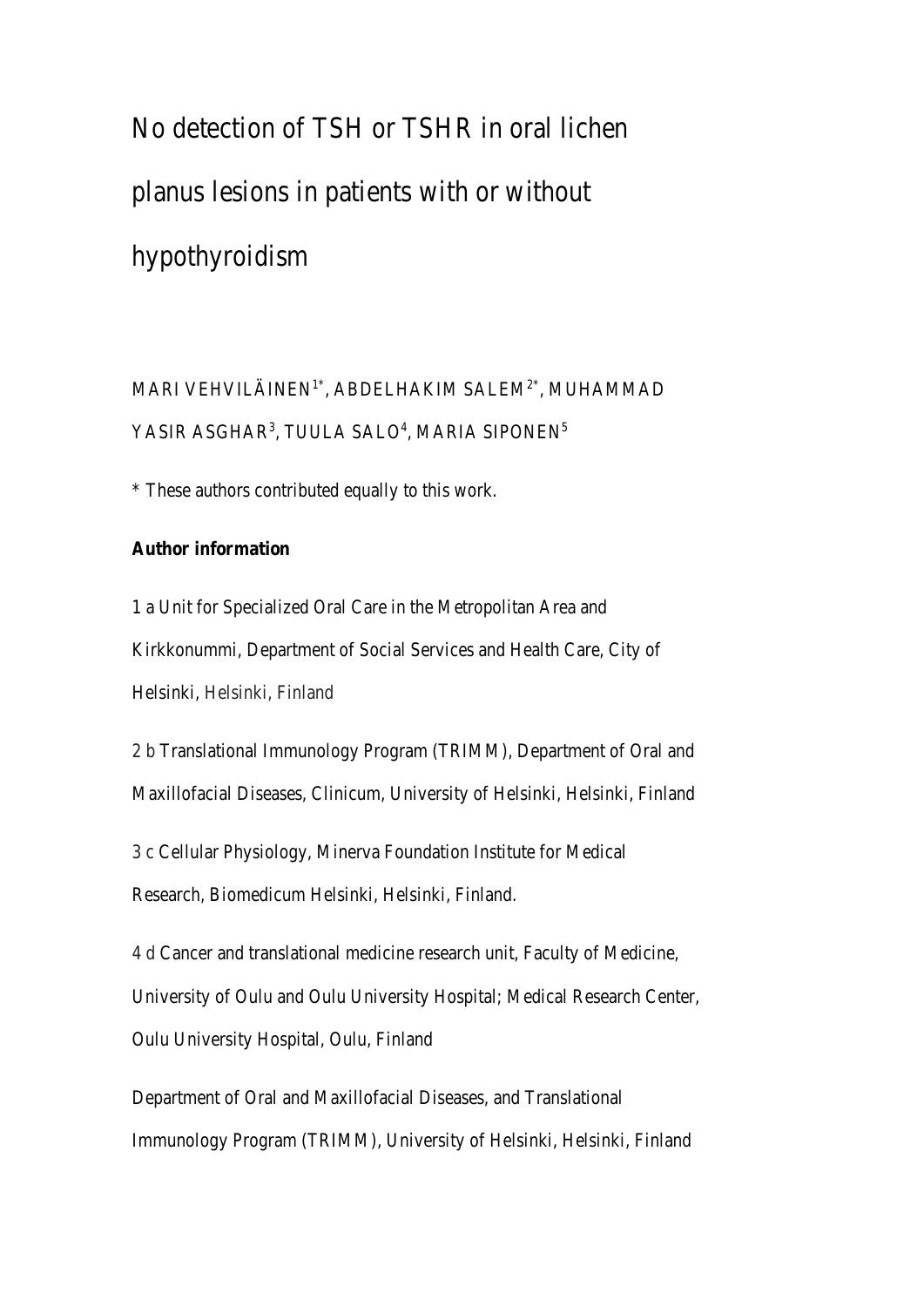5 e Institute of Dentistry, Faculty of Health Sciences, University of Eastern Finland, Kuopio, Finland

Oral Health Teaching Clinic and Oral and Maxillofacial Diseases Clinic, Kuopio University Hospital, Kuopio, Finland

**A short title**: No TSH or TSHR in OLP lesions

#### **Corresponding author**

Maria Siponen

Institute of Dentistry, Faculty of Health Sciences, University of Eastern

Finland, P.O Box 1627 (Yliopistonranta 1), 70211 Kuopio, Finland

Oral Health Teaching Clinic and Oral and Maxillofacial Diseases Clinic,

Kuopio University Hospital, P.O Box 100, 70029 Kuopio, Finland

maria.siponen@uef.fi, telephone number +35829445111, telefax

+35817162131

Number of figures: 3

Number of tables: 3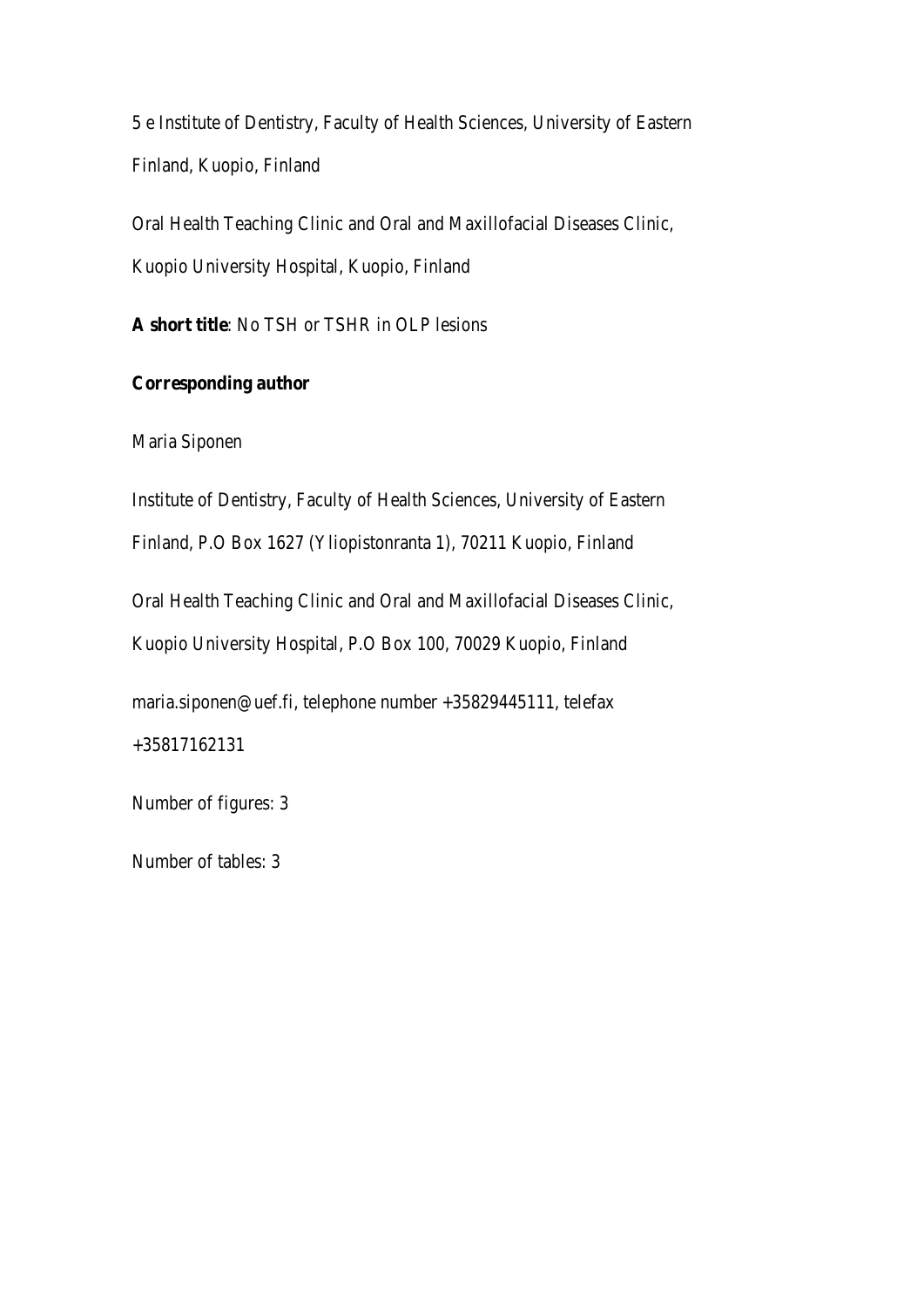#### **Abstract**

**Objective:** An association between hypothyroidism (HT) and oral lichen planus (OLP) has been reported. However, the mechanisms that could explain this association remain unresolved. This study aimed to evaluate the expression of thyroid-stimulating hormone (TSH) and thyroid-stimulating hormone receptor (TSHR) in healthy oral mucosa and in OLP lesions of individuals with and without HT. *Material and methods:* 

Immunohistochemical expression of TSH and TSHR was studied in oral mucosal biopsies obtained from 14 OLP patients with HT, 14 OLP patients without HT and 10 healthy controls without oral mucosal lesions. Gene expression of *TSHR* was investigated by using three different PCR techniques in oral mucosal samples from 7 OLP patients with HT, 3 OLP patients without HT, 9 healthy controls and in cultured human oral epithelial cells. Gene expression of *TSH* was examined by employing 2 PCR techniques in oral mucosal samples from 2 OLP patients with HT, 2 OLP patients without HT and 4 healthy controls. *Results:* TSH and TSHR stainings were negative in the studied oral mucosal specimens. Gene quantification assays demonstrated negative gene expression of *TSH* and *TSHR* in clinical and *in vitro* samples. *Conclusions:* These results suggest that TSH and TSHR may not be commonly involved in the pathogenetic mechanism that could explain the association between OLP and hypothyroidism.

#### **Keywords**

Hypothyroidism; oral lichen planus; pathogenesis; TSH; TSHR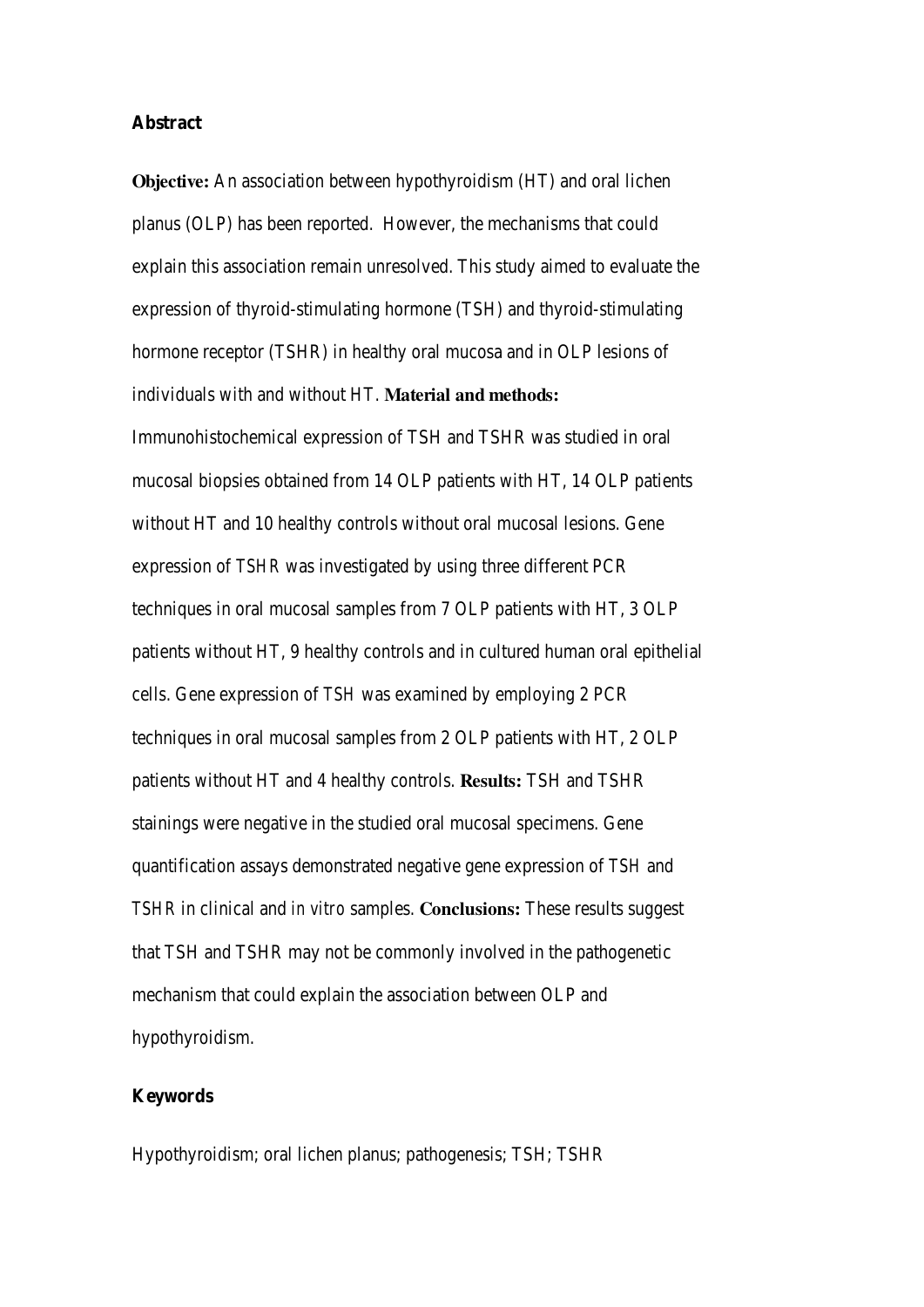#### **1. Introduction**

Lichen planus is a chronic inflammatory condition that can affect skin and mucous membranes including oral mucosa [1]. Oral lichen planus (OLP) presents as bilateral reticular, plaque-like, papular, atrophic, erosive or bullous lesions that affect predominantly the buccal mucosa, gingiva and tongue but can also be seen anywhere on the oral mucosa [2,3]. The disease has periodic exacerbation and remission, and only symptomatic treatment exists [3].

The prevalence of OLP in general population is estimated to be 0.2- 2% [2]. OLP is more common in females and the age of onset is generally between 30 and 60 years [4]. Oral lichen planus has around 1 % risk of malignant transformation [5].

The precise etiology of OLP is unknown. The pathogenesis of OLP is not completely understood, but both antigen-specific and non-specific mechanisms seem to be involved [6,7]. Oral microbiota composition, genetic factors, trauma, stress and infections have been suggested as predisposing factors for OLP [4,8].

Some systemic factors have been associated with OLP. Based on systematic reviews and meta-analyses [9 and 10], hepatitis C virus is more common in OLP patients in the Middle East (n=583, OR=6.01, 95% CI: 1.47-24.53), Asia (n=900, OR=6.87, 95% CI: 1.42-33.15), Mediterranean countries (n=1615, OR= 6.99, 95% CI: 4.92–9.94) and the USA (n=54, OR= 5.09; 95% CI: 1.33–19.41).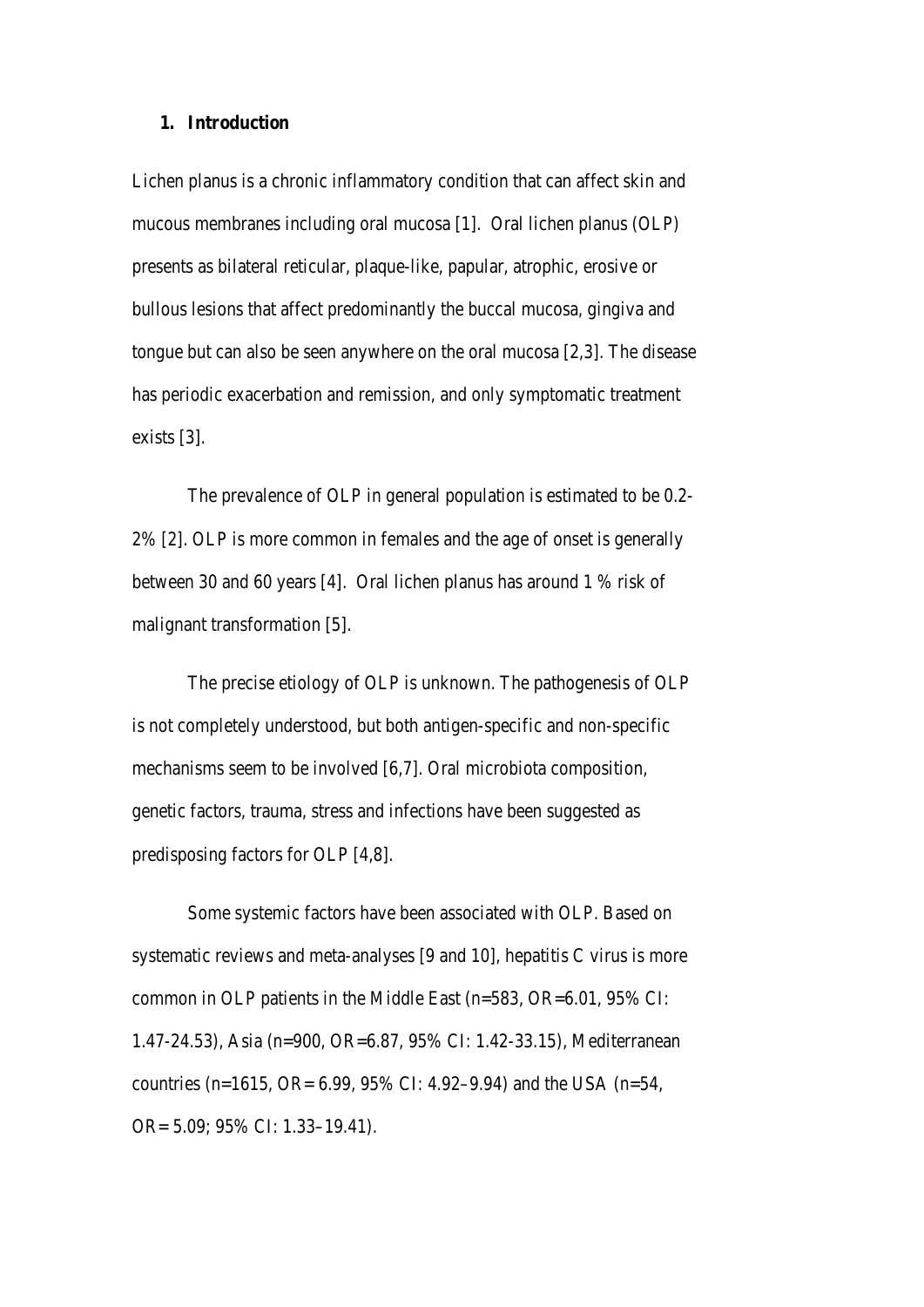In a recent meta-analysis [11], OLP and thyroid diseases in general  $(n= 1846)$  showed a significant association  $(OR=2.1, 95\% \text{ CI}: 1.47-3.01)$ , and in two of the four studies analyzed (n=675), OLP associated with HT (OR=1.83, 95% CI:1.16-2.89). Furthermore, thyroxin medication is more common in OLP patients compared to controls [12,13,14]. However, the factors that could explain the association between OLP and HT are still unclear.

Thyroid-stimulating hormone (TSH), also known as thyrotropin, is a pituitary hormone that stimulates the thyroid gland to produce thyroxine (T4), and triiodothyronine (T3) in response to negative feedback mechanism involving free T3 (FT3) and T4 (FT4). T3 is the biologically important active hormone that stimulates metabolism [15].

Thyroid-stimulating hormone receptor (TSHR) on the thyroid follicular cells is a member of the family of G protein-coupled receptors and is the primary regulator of thyroid hormone synthesis and secretion [15]. The expression of TSHR is not restricted to the thyroid gland. Active TSHR has been detected in a variety of human and animal tissues, including osteoblasts, osteoclasts, bone marrow cells, cardiomyocytes, adipocytes, fibroblasts and skin keratinocytes. [16,17]

There is little information about the expression of thyroid proteins in the normal oral mucosa or in OLP lesions. In one study [18] TSHR expression was upregulated in OLP lesions in patients receiving thyroxine supplement medication compared to healthy oral mucosa of healthy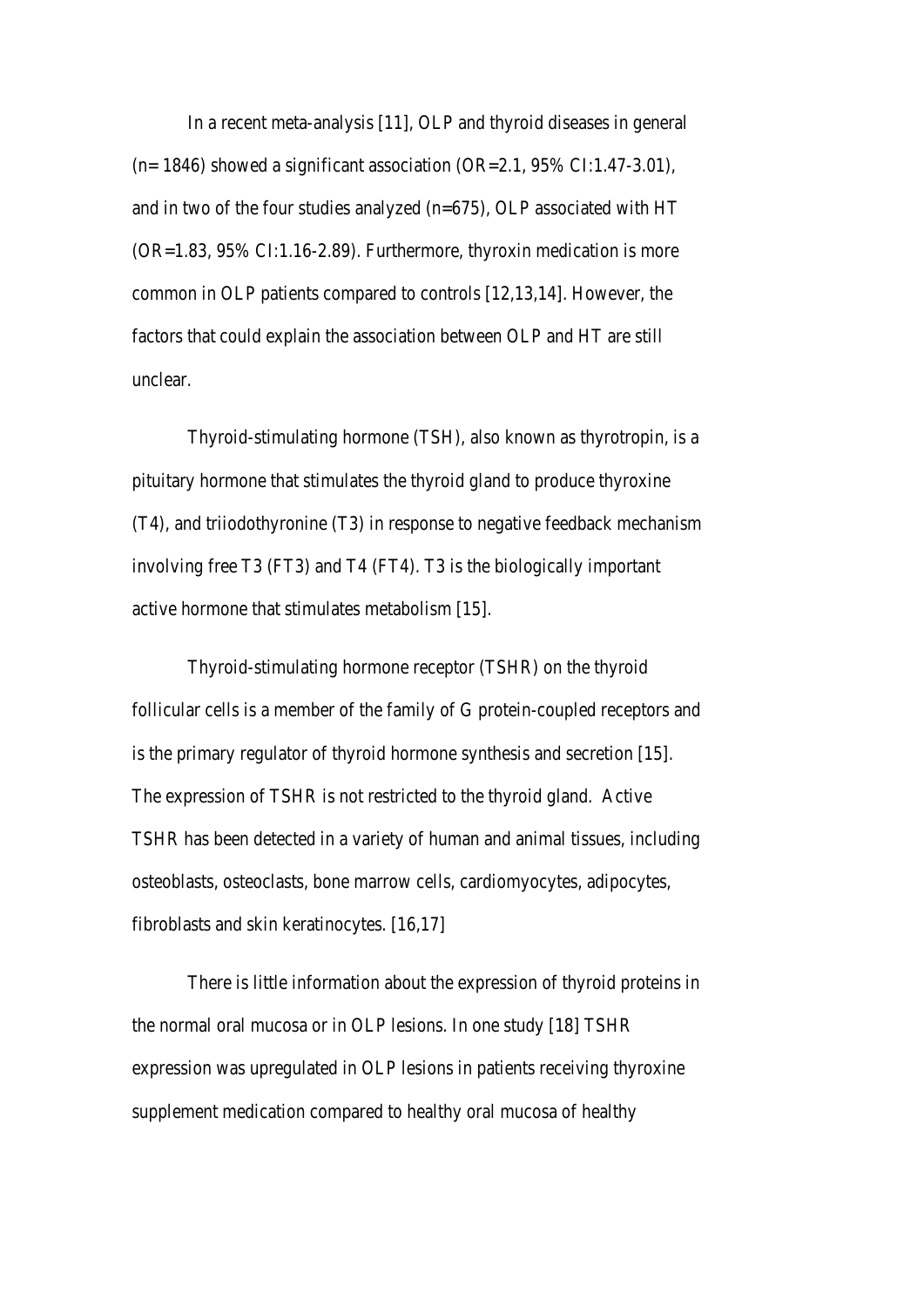controls. However, thyroglobulin (Tg) and thyroid peroxidase (TPO) expression were not detected in any of the studied samples [18].

In the present study we aimed to investigate the protein and gene expression of TSH and TSHR in normal oral mucosa of healthy subjects and in OLP lesions of patients with and without HT.

#### **2. Materials and methods**

#### *Patients and samples*

The tissue samples for immunohistochemical study comprised of oral mucosal diagnostic biopsies from 14 OLP patients with HT (mean age 59.1 years, range 37–72) and 14 age- (+/- 1 year) and sex-matched OLP patients without HT (mean age 58.9 years, range 37–72) collected from the archives of Kuopio University Hospital, Department of Clinical Pathology. The diagnosis of HT was confirmed from medical records. 13 of the patients had HT due to Hashimoto´s thyroiditis and one patient had partial thyroidectomy due to goiter and subsequent hypothyroidism. In the OLP with HT group, 11 samples were from the buccal mucosa, 2 from the tongue and 1 from the gingiva. In the OLP without HT group, 11 samples were from the buccal mucosa and 3 from the tongue. Further clinical and demographic characteristics of the patients are listed in **Table I**. The diagnosis of OLP in the study was made combining the clinical and histopathological features according to the criteria presented in a AAOMP position paper [19]. The control samples consisted of 10 oral mucosal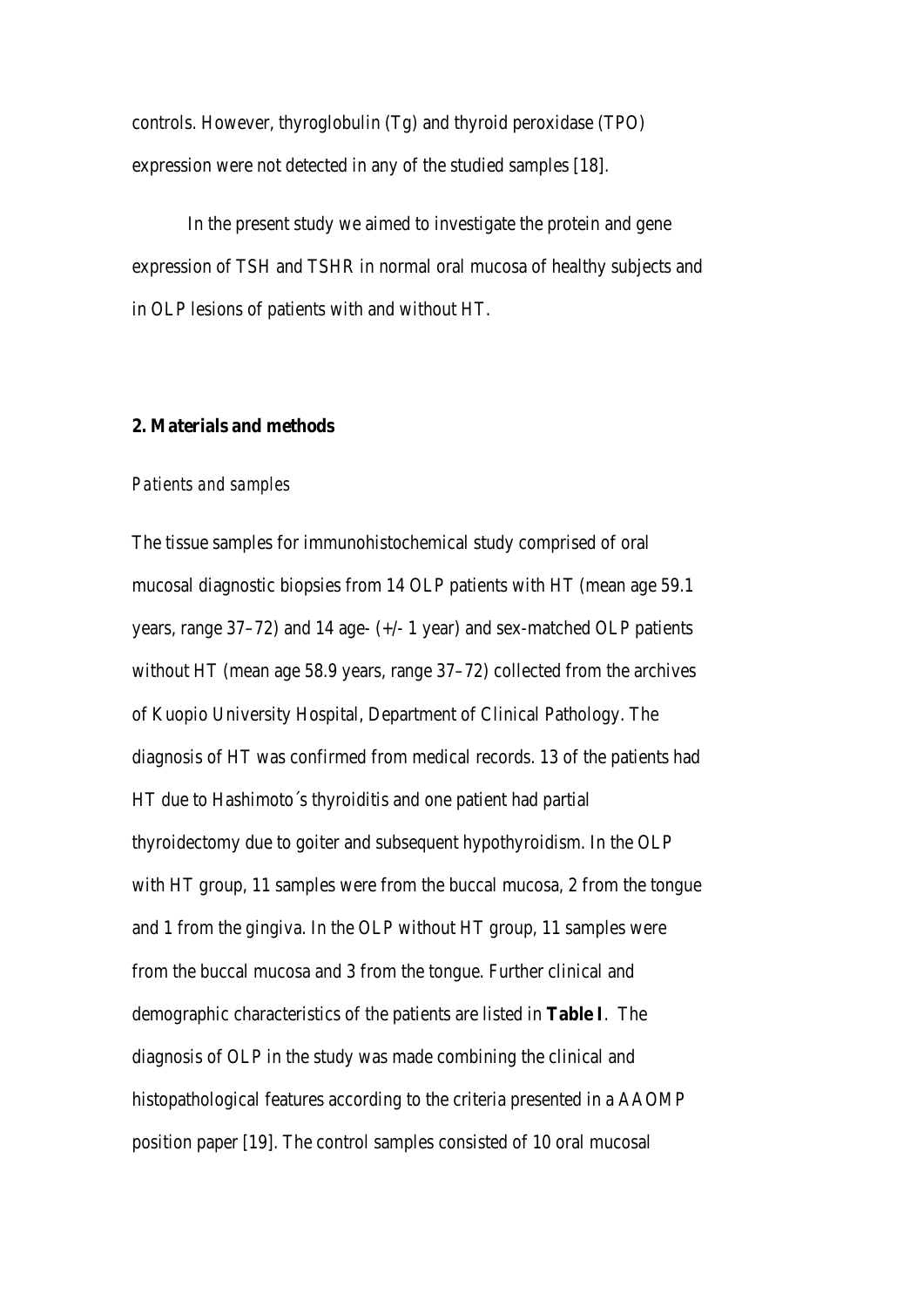biopsies taken from systemically healthy control donors (mean age 26 years, range 12-51). Four of the control specimens were from healthy buccal mucosa and 6 were taken during surgical removal of third molars from the mucosa next to the teeth. Seven healthy thyroid gland tissue samples from the pathology archives of Oulu University hospital were used as positive controls. All samples were fixed in 10% neutral buffered formalin and embedded in paraffin.

In addition, fresh frozen tissue samples from OLP lesions of patients with Hashimoto's thyroiditis ( $n=7$ , mean age 68, range 60-78) and without HT (n=3, mean age 57, range 48-70) as well as control samples consisting of healthy buccal mucosa from systemically healthy donors (n=9, mean age 26, range 23-34) were collected and preserved in RNAlater (Thermo Fisher Scientific, Carlsbad, CA, USA) for later PCR based analyses. In the OLP with HT group, 5 samples were from the buccal mucosa, 1 was from the tongue and 1 from the gingiva. In the OLP without HT group, 2 samples were from the buccal mucosa and 1 from the gingiva. Further clinical and demographic characteristics of the study patients are listed in **Table II**.

This study was approved by the ethics committees of the Northern Ostrobothnian Hospital District (46/2013) and the Helsinki University Hospital. The Research Ethics Committee of the Northern Savo Hospital District in Kuopio received information of the approval. The approval for use of archival tissue material was granted by the National Supervisory Authority for Welfare and Health (VALVIRA).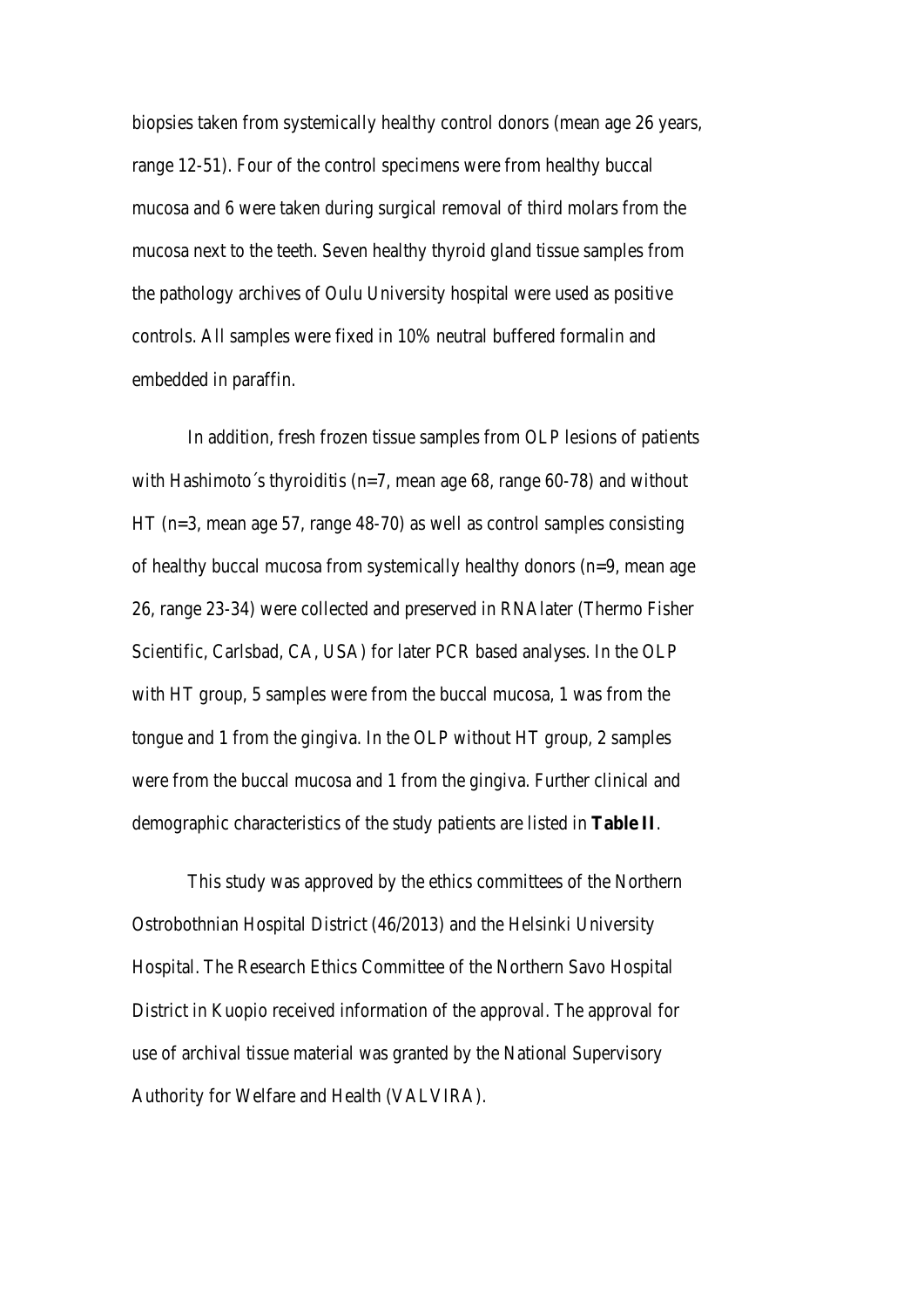#### *Immunohistochemical staining*

Tissue sections were deparaffinized in xylene and rehydrated in ethanol multi-concentration series. The retrieval of the antigens was performed as follows: the slides were placed in 700 ml of 10 mM citrate buffer, pH 6.0, and microwaved in a microwave processing labstation for Histology (HACKER Instruments & Industries Inc., Winnsboro, SC, USA) according to the manufacturer's instructions. For blocking the nonspecific background, sections were incubated in  $1\%$  H<sub>2</sub>O<sub>2</sub> for 10 min and washed in 10 mM phosphate buffered 140 nM saline, pH 7.4 (PBS) and then incubated in 10% normal horse serum (Vector Laboratories, Burlingame, CA, USA) at RT for 1 hour.

Sections were then incubated overnight in 1  $\mu$ g/ml mouse antihuman monoclonal thyroid stimulating hormone receptor antibody (TSHR; clone 4 C1; Bio-Rad Corp., Hercules, CA, US); 2) 10 µg/ml mouse antihuman monoclonal thyroid stimulating hormone antibody (TSH; clone 0042; DAKO, Glostrup, Denmark), at +4ºC and washed in PBS. Biotinconjugated secondary anti-mouse antibodies (Vector Laboratories; 1:200) were applied for 1 hour at RT and washed in PBS. Later, avidin–biotin– peroxidase complex (ABC, Vector Laboratories; 1:200) were then applied for 1 hour at RT and washed in PBS. For colour development, diaminobenzidine tetrahydrochloride was applied for 10 min at RT and washed in dH2O. Counterstaining of the slides was performed using hematoxylin and the slides were mounted in Mountex (HistoLab, Gothenburg, Sweden). The optimal working concentration for each antibody was confirmed in pilot experiments using a series of dilutions. The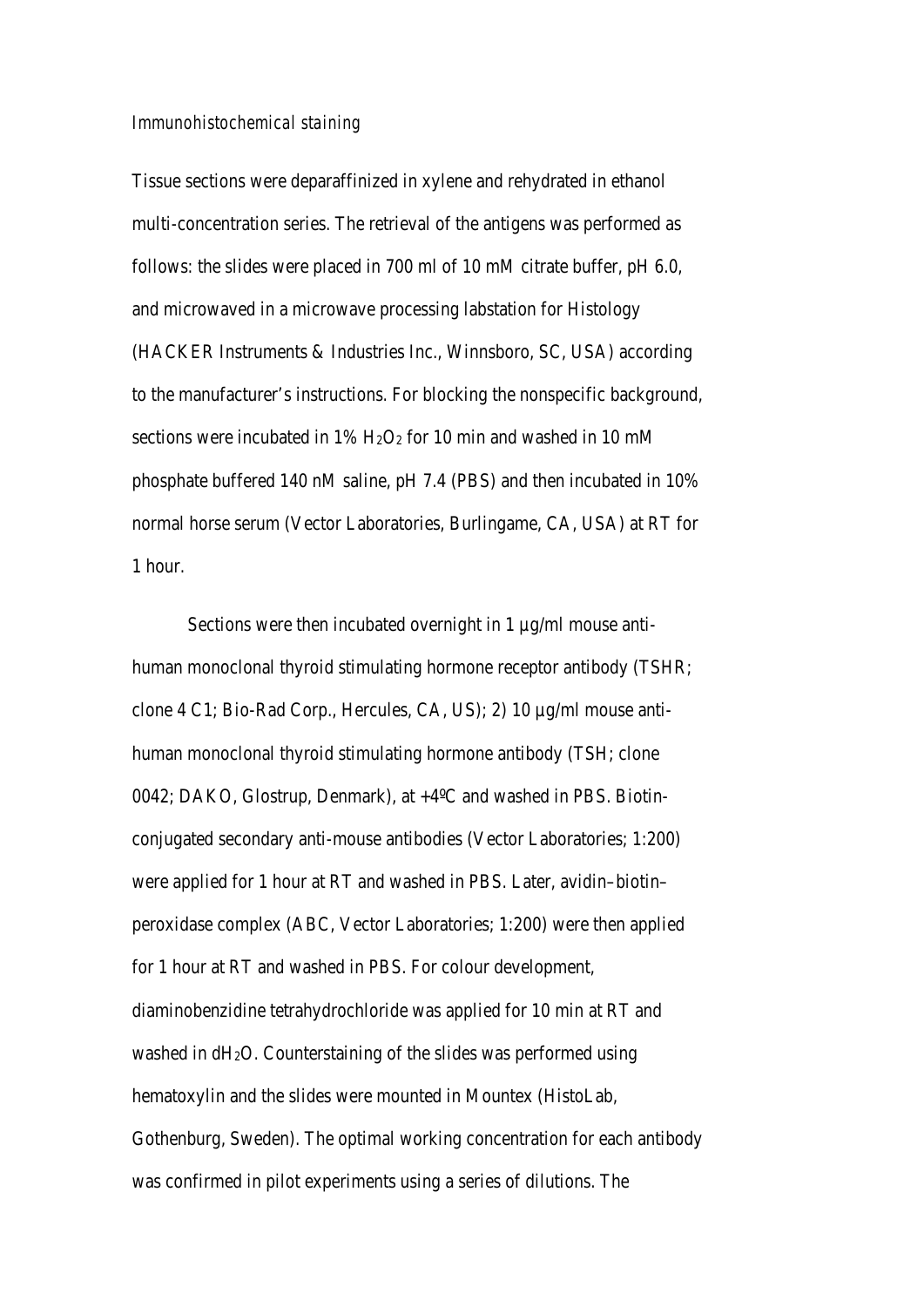specificity of each antibody was confirmed with positive control samples (thyroid tissues). Negative control sections were incubated without the primary antibody.

#### *Cell culture and maintenance*

Human oral keratinocytes HOKs isolated from normal oral mucosa (ScienCell, Uppsala, Sweden) were cultured in  $75 \text{ cm}^2$  flask containing oral keratinocyte medium OKM (ScienCell, Uppsala, Sweden) enriched with growth factors and antibiotics. Confluent cells were detached using trypsin/EDTA solution (ScienCell, Uppsala, Sweden) and plated in 6 multiwell cell culture plates (BD Falcon, Lawrence, KS, USA). Once the wells were approximately 90% confluent, cells were lysed using RLT buffer (Qiagen, Düsseldorf, Germany) and stored at -80ºC for further use. The normal human thyroid follicular cells (N-Thyr-ori 3-1) were purchased from Health Protection Agency Culture Collection (Salisbury, UK). The cells were cultured in RPMI1640 supplemented with 10% FBS, 1% penicillinstreptomycin and 1% L-glutamine. The human thyroid follicular cancer cells (ML-1) were generously provided by Dr. Johann Schönberger (University of Regensburg, Germany). The cells were grown in DMEM supplemented with 10% FBS, 1% L-glutamine and 1% penicillinstreptomycin. The cell cultures were maintained in the incubators with a water-saturated atmosphere of  $5\%$  CO<sub>2</sub> at  $37<sub>g</sub>$  C.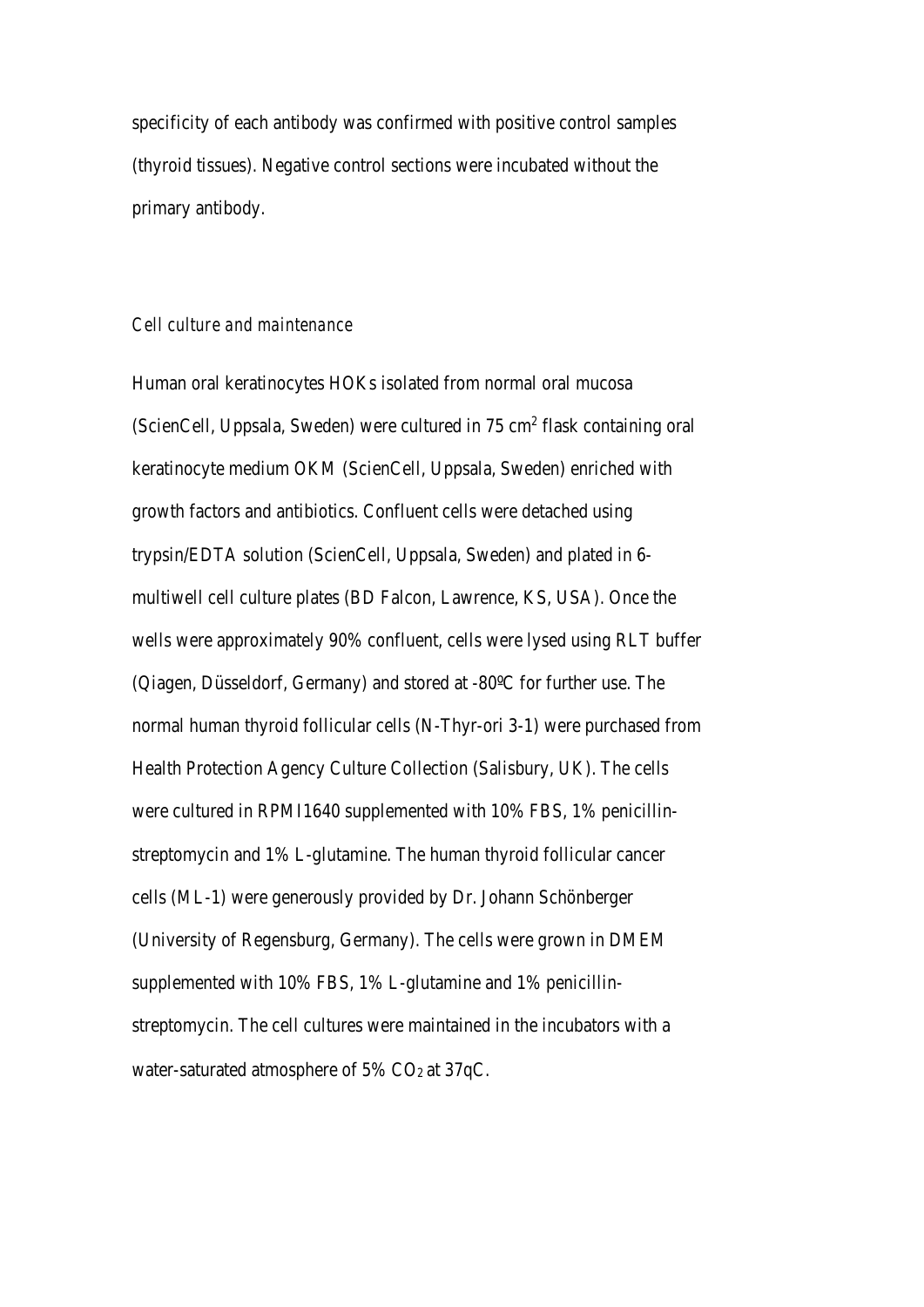#### *Isolation of Total RNA*

Total RNA was isolated from HOKs using the RNeasy Mini Kit (Qiagen, Düsseldorf, Germany), while RNA from clinical samples were isolated using miRNeasy Mini Kit and QIAcube workstation (Qiagen, Düsseldorf, Germany), where QIAzol Lysis Reagent was added and then samples were homogenized with Tissuelyser 3x2 min, 50 Hz. The assay was performed according to the manufacturer's instructions. Total RNA from N-thyr Ori 3- 1 and ML-1 cells was extracted with AurumTM Total RNA Mini Kit (Bio-Rad; CA, USA) according to the manufacturer's instructions. RNA integrity was checked by gel electrophoresis and RNA concentration and purity was determined with NanoVue Plus (Healthcare Bio-Sciences AB; Uppsala, SE).

#### *Quantitative Real-Time Polymerase Chain Reaction (qRT-PCR)*

Complementary DNA strands were synthesized using iScript cDNA synthesis kit (Bio-Rad Laboratories Inc., Hercules, CA, USA). Quantitative RT-PCR was run using 2 µl cDNA and 250 nM primers in iQ SYBR Green supermix in iQTM5 Multicolour RT-PCR Detection System (Bio-Rad Laboratories Inc.). GAPDH and RPLP0 were used as the housekeeping reference genes. Primer sequences are listed in **Table III**.

*Droplet Digital Polymerase Chain Reaction (ddPCR)*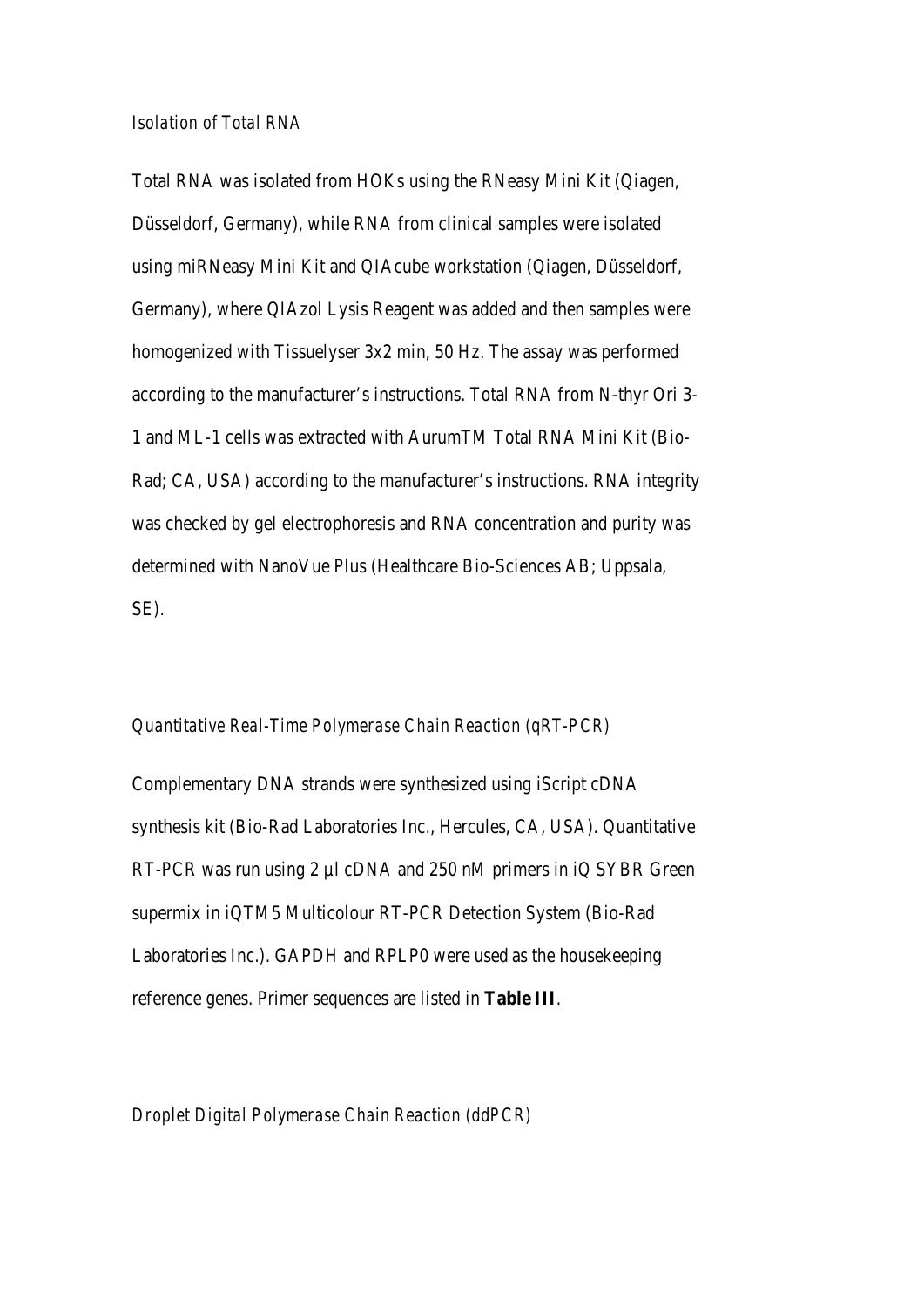The ddPCR is a highly-sensitive new technology that is able to perform an absolute nucleic acid quantification without establishment of a standard curve [20]. The ddPCR is proven to have a low detection limit and to be sensitive enough to detect only few positive molecules. The utilized final J C ` i a Y ` c Z ` & \$ ` ` ` f Y U Wh ] c b ` a ] l ® Wc b h U ] b Y X ` %\$ ` X X D 7 F | G i d YFfUaX] l@UfV & [f dJ-h c f ] Y q Ł ž & ` c Z ' W 8 B 5 ž The annealing temperature was set to 60°C. The assay was performed using  $EL &$ \$\$¦ 8G Eneralh`cYfh UbX EL&\$\$¦ 8fcd`Yh 8][]hU`¦ (Bio-Rad Laboratories) according to the manufacturer's instructions.

#### *Qualitative end point PCR*

Complementary DNA was synthesized with SuperScript IV VILO kit (Invitrogen by Thermo Fisher Scientific, Carlsbad, CA, USA) from equal amounts of RNA (1µg). Reaction mixtures without reverse transcriptase (RNA control) or RNA (No template control-NTC) were employed as negative controls to maintain a check that the sample RNA preparations and PCR mixtures were not contaminated with any genomic DNA. The information about primer sequences and the PCR cycling settings are mentioned in **Table III**.

#### *Microscopic imaging*

The immunostained sections were evaluated by one of the authors (AS). Fully-automated Leica DM6000 microscope with Leica DFC365-: L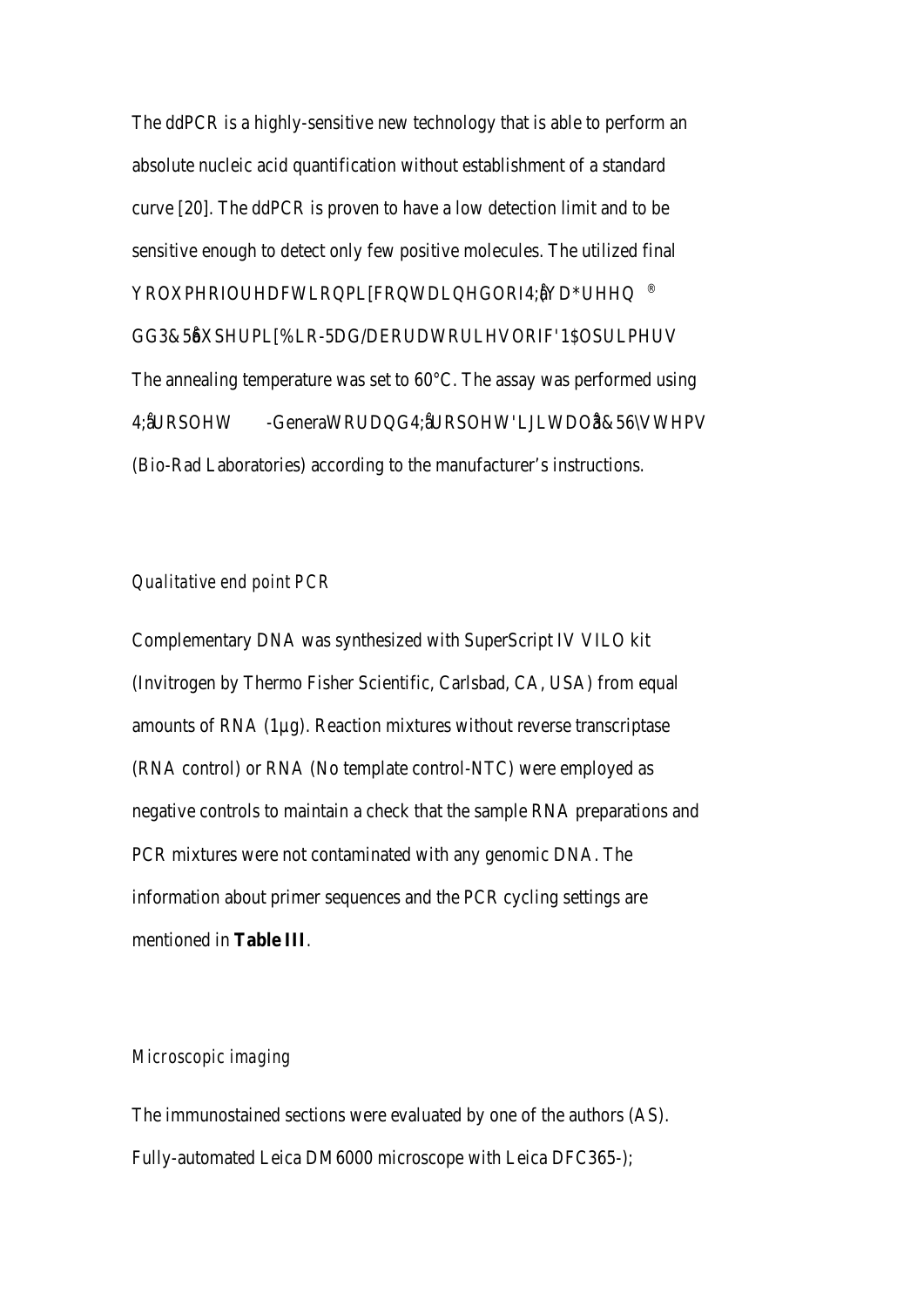camera (Leica Microsystems, Wetzlar, Germany) was used for imaging of the immunostained samples.

#### **3. Results**

#### *Immunohistochemistry*

The positive control tissue showed strong immunoexpression of TSH and TSHR. The healthy oral mucosal tissue and OLP lesional tissue from patients with and without HT did not show immunoreactivity for TSH and TSHR (Figure 1).

#### *PCR-based analyses*

qRT-PCR and ddPCR for *TSH* from OLP lesions from patients with HT  $(n=2)$  and without HT  $(n=2)$  as well as healthy oral mucosa from controls (n=4) indicated negative expression (data not shown). qRT-PCR, ddPCR and qualitative end point PCR for *TSHR* from OLP clinical samples (OLP-HT n=7, OLP-nonHT n=3), healthy control samples  $(n=9)$  were also negative, while thyroid cells (ML-1, N-Thyr-ori) indicated strong positive expression (Figures 2 and 3). Furthermore, we were not able to detect *TSH* nor *TSHR* genes in mRNA from cultured normal HOKs (data not shown).

#### **4. Discussion**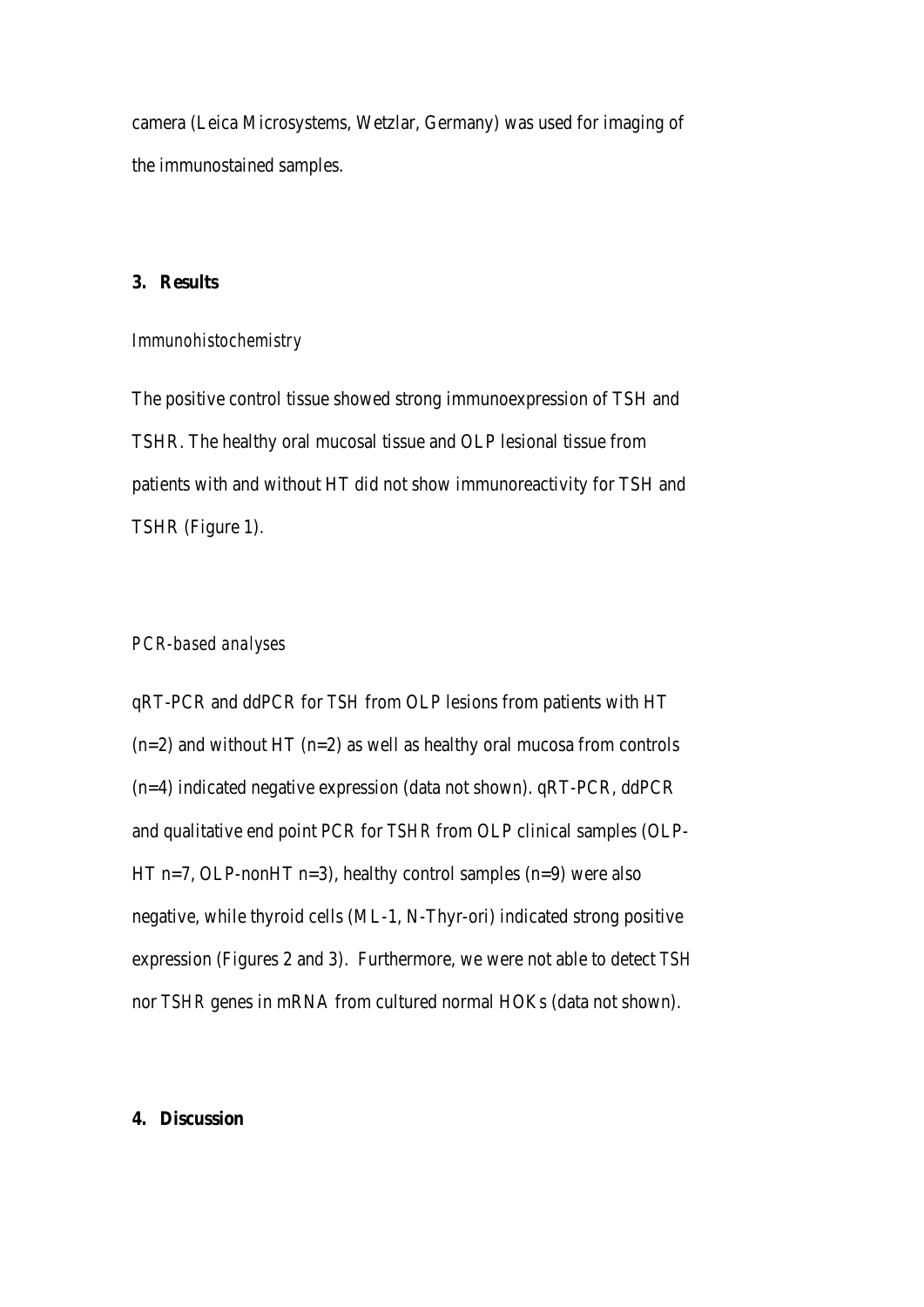A positive and statistically significant correlation between OLP and thyroid disease and between OLP and HT was reported in a meta-analysis [11]. The authors suggest that thyroid disease might be involved in the pathogenesis of OLP, or that OLP is a clinical manifestation of thyroid disease [11]. However, the mechanism behind the association of OLP and thyroid disease is still unknown.

Thyroid medication as a cause of OLP and oral lichenoid lesions (OLL) has been suspected. In a study [21] where an association between hypothyroidism and OLP was found, a subanalysis involving only patients with a history of thyroid disease (most of them had HT) provided no evidence for thyroxin medication *per se* of having effect on OLL/OLP. Contrary to this, a study [13] where the medication profile of patients with OLP (n=956) was compared with dental patients with no oral mucosal lesions found that levothyroxine sodium medication was associated with OLP (multivariate OR 3.39, 95% CI: 2.09–5.46, P < 0.0001). The same authors later interpreted, based on the scarcity of reports of lichenoid reactions caused by levothyroxine and on the short half-life of the drug, that their findings are indicative of association of HT and OLP, rather than thyroxin medication and OLP [22].

A molecular mimicry hypothesis for both HT and lichen planus has been proposed. This hypothesis suggests that structural similarity between microbial antigens and human autoantigens can turn a defensive immune reaction into an autoimmune reaction in genetically predisposed subjects.

[23]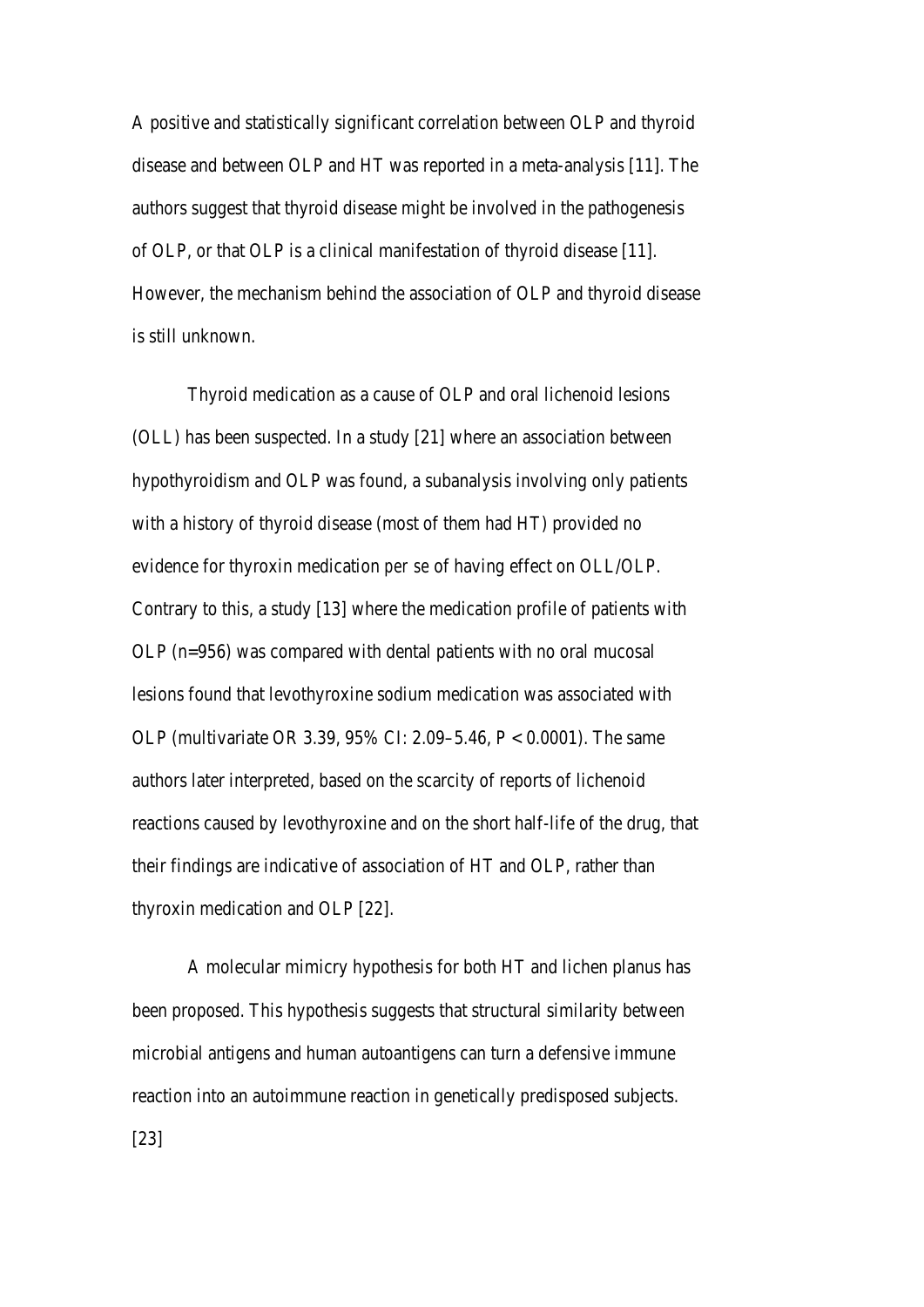The association between OLP and HT could also be explained by a common autoimmune process. OLP is considered to be a T-cell-mediated autoimmune disease which is characterized by auto-Wmh c h c l l W  $\rightarrow$  7 8.  $\check{Z}$  H  $\check{W}$ triggering apoptosis of the basal cells of the oral epithelium [24]. Hashimoto´s thyroiditis is the most common cause of HT. It is an organ specific autoimmune disease in which lymphocytic infiltration of the thyroid parenchyma is seen. [25] The pathogenesis of the disease involves the formation of anti-thyroid antibodies that attack thyroid stroma causing progressive fibrosis. The most common laboratory findings in Hashimoto's thyroiditis include an elevated TSH level and normal to low FT4. [26] Ninety per cent of patients with this disease have elevated levels of circulating anti-TPO antibodies, and high serum Tg antibody concentrations are present in 20 to 50 percent of these patients [27]. In Hashimoto´s thyroiditis only 6% of patients are seropositive for anti-TSHR [28].

Indeed, it has been suggested that circulating anti-thyroid antibodies could contribute to trigger an autoimmune response in the oral mucosa, also in patients with asymptomatic chronic autoimmune thyroiditis [29]. Two studies [30,31] found significantly higher titers of anti-TPO and anti-Tg in a group of patients with OLP who did not have any other autoimmune diseases. However, in another study [18] no association was found between elevated serum anti-Tg, anti-TPO or anti-TSHR antibodies and OLP; the authors found altered levels of TSH and FT4 more often in OLP patients without previously diagnosed thyroid disease than in the general population. In addition, the same study [18] reported positive TSHR immunostaining in the basal epithelial layer in OLP lesions in patients with levothyroxine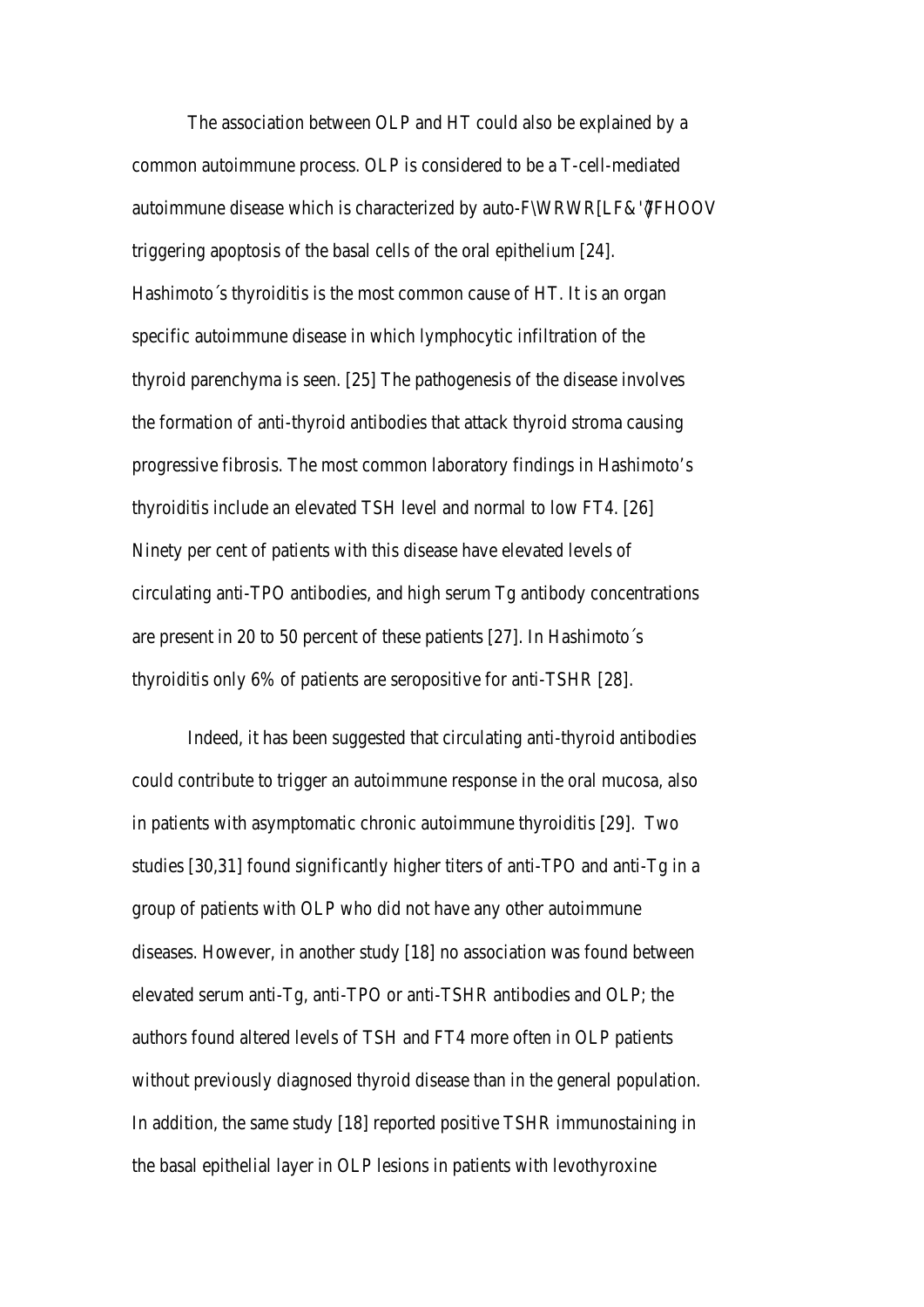medication but not in controls and significantly higher expression of TSHR by qPCR analysis in OLP lesions compared to controls. It was therefore suggested that TSHR might be associated with OLP pathogenesis [18]. In contrast with this, the monoclonal antibodies applied in our study, showed a negative expression of both TSH and TSHR in healthy oral mucosa and OLP lesions compared with the strongly-stained thyroid tissue controls. Additionally, these findings were also in line with the gene quantification data, which indicated negative *TSH* and *TSHR* gene levels in clinical as well as *in vitro* cell culture samples. Such variation in results in our or in the reported cases could be attributed to many factors including e.g. the clonality of the antibodies, alterations in blocking, or optimization of the other methods [32].

Although our current results imply that TSH and TSHR, at both protein and gene level, are not at least commonly expressed in OLP lesions, it is possible that there is a subgroup of OLP patients with thyroid disease where these markers are expressed and could therefore explain, at least in part, the association between OLP and autoimmune thyroid disease. Among the limitations of the present study are a very limited number of studied samples and lack of functional assays. Therefore, based on our results, any solid conclusions cannot be made about the role of TSH and TSHR in OLP. Further investigations are needed to determine the pathogenetic basis between autoimmune thyroid disease and OLP.

This study is an extension of a previous preliminary study. [33]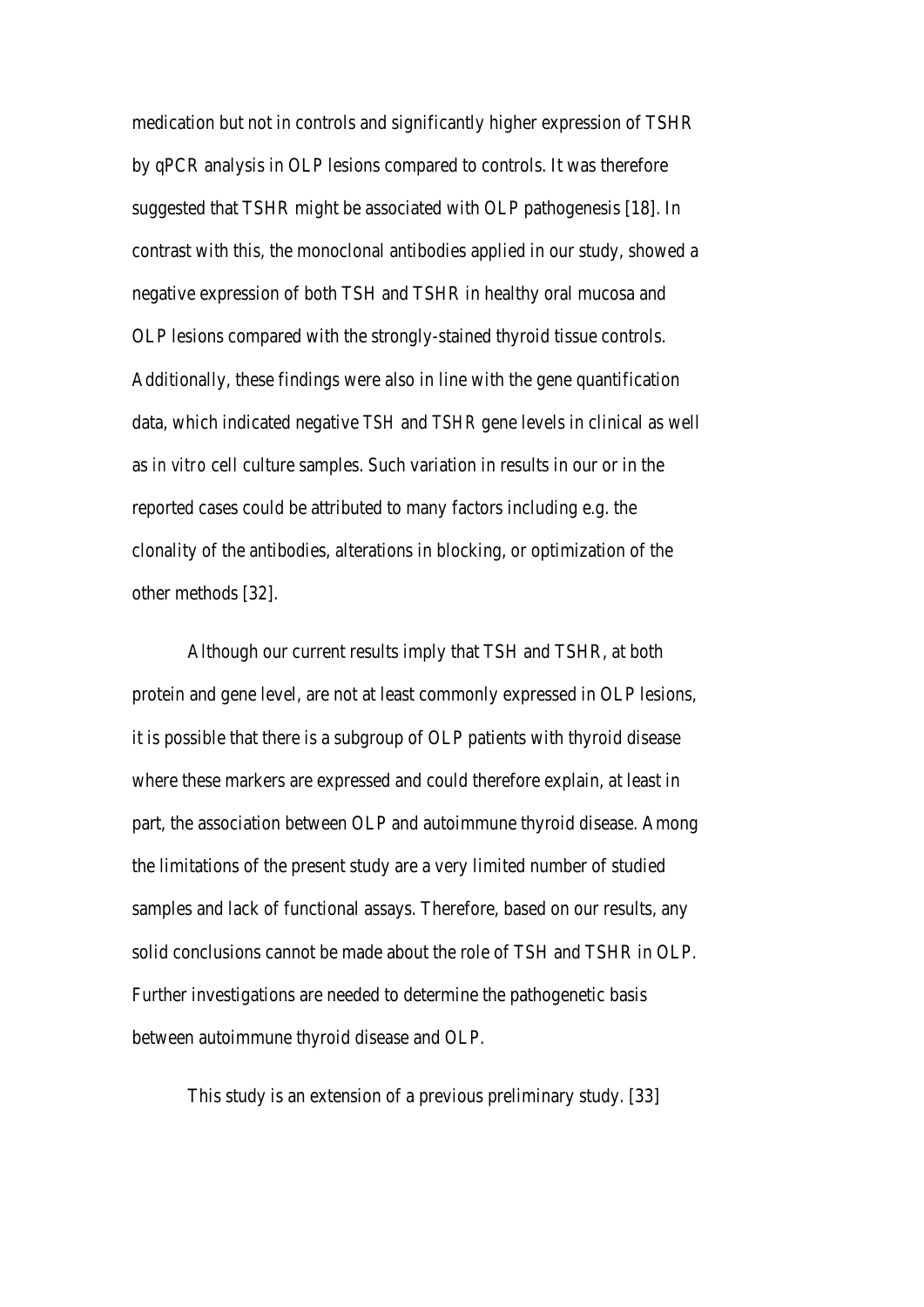#### **Acknowledgements**

We thank Ms. Tanja Kuusisto, Ms. Riitta Vuento, Ms. Aija Kekkonen and Ms. Helena Kemiläinen for technical assistance. We would like to acknowledge the funders of this study: Orion Research Foundation; Emil Aaltonen Foundation; Finnish Dental Society Apollonia; and the Cancer Society of Finland.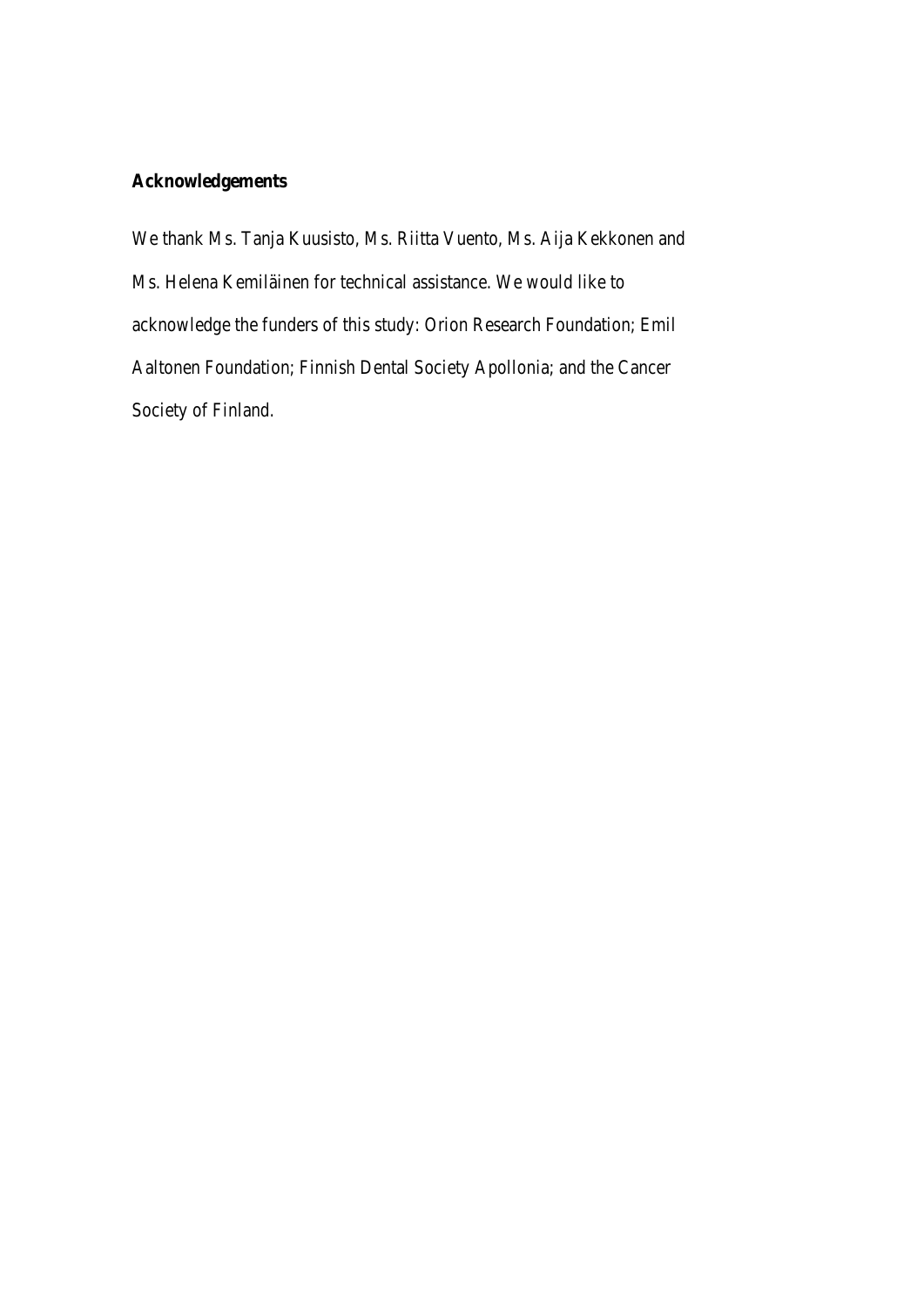#### **References**

- [1] Bolognia J, Jorizzo J, Schaffer J. Dermatology. 3. ed. Philadelphia, Elsevier. 2012.
- [2] Regezi J, Sciubba J, Jordan R. Oral Pathology: Clinical Pathologic Correlations. 7. ed. St. Louis MO, Elsevier. 2017.
- [3] Carbone M, Arduino PG, Carrozzo M, et al. Course of oral lichen planus: a retrospective study of 808 northern Italian patients. Oral Dis 2009;15(3):235-243.
- [4] Alrashdan MS, Cirillo N, McCullough M. Oral lichen planus: A literature review and update. Arch Dermatol Res. 2016;308(8):539-551.
- [5] Aghbari SMH, Abushouk AI, Attia A, et al. Malignant transformation of oral lichen planus and oral lichenoid lesions: A meta-analysis of 20095 patient data. Oral Oncol. 2017;68:92-102.
- [6] Kurago ZB. Etiology and pathogenesis of oral lichen planus: An overview. Oral Surg Oral Med Oral Pathol Oral Radiol. 2016;122(1):72-80.
- [7] Roopashree MR, Gondhalekar RV, Shashikanth MC, et al. Pathogenesis of oral lichen planus--a review. J Oral Pathol Med. 2010;39(10):729- 734.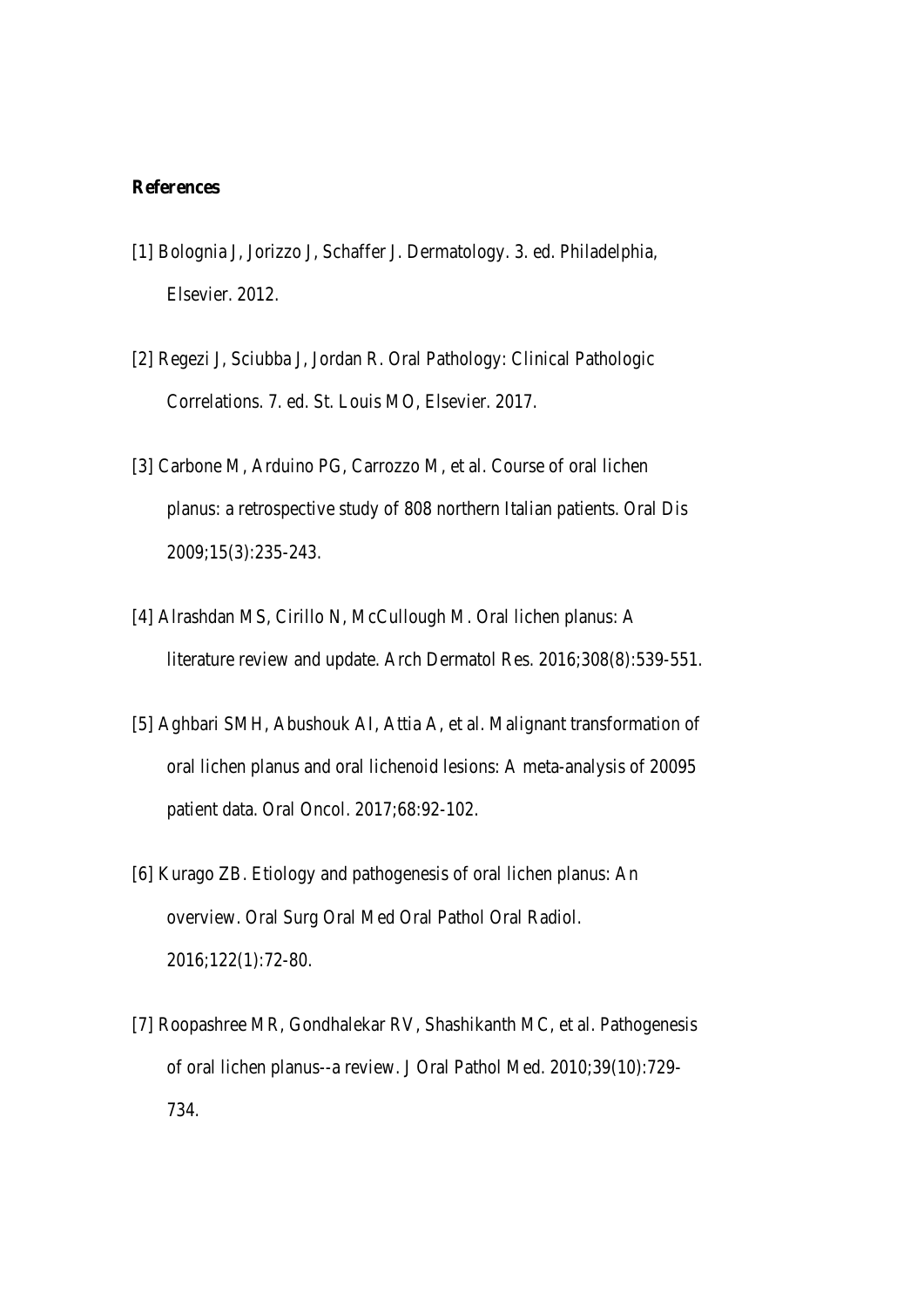- [8] Wang K, Lu W, Tu Q, et al. Preliminary analysis of salivary microbiome and their potential roles in oral lichen planus. Sci Rep. 2016;6:22943.
- [9] Alaizari NA, Al-Maweri SA, Al-Shamiri HM, et al. Hepatitis C virus infections in oral lichen planus: A systematic review and meta-analysis. Aust Dent J. 2016;61(3):282-287.
- [10] Lodi G, Pellicano R, Carrozzo M. Hepatitis C virus infection and lichen planus: A systematic review with meta-analysis. Oral Dis. 2010;16(7):601-612.
- [11] Li D, Li J, Li C, et al. The association of thyroid disease and oral lichen planus: A literature review and meta-analysis. Front Endocrinol. (Lausanne) 2017;8:310.
- [12] Garcia-Pola MJ, Llorente-Pendas S, Seoane-Romero JM, et al. Thyroid Disease and Oral Lichen Planus as Comorbidity: A Prospective Case-Control Study. Dermatology 2016;232(2):214-9.
- [13] Robledo-Sierra J, Mattsson U, Jontell M. Use of systemic medication in patients with oral lichen planus - a possible association with hypothyroidism. Oral Dis. 2013;19(3):313-319.
- [14] Kragelund C, Thomsen CE, Bardow A, et al. Oral lichen planus and intake of drugs metabolized by polymorphic cytochrome P450 enzymes. Oral Dis. 2003;9(4):177-187.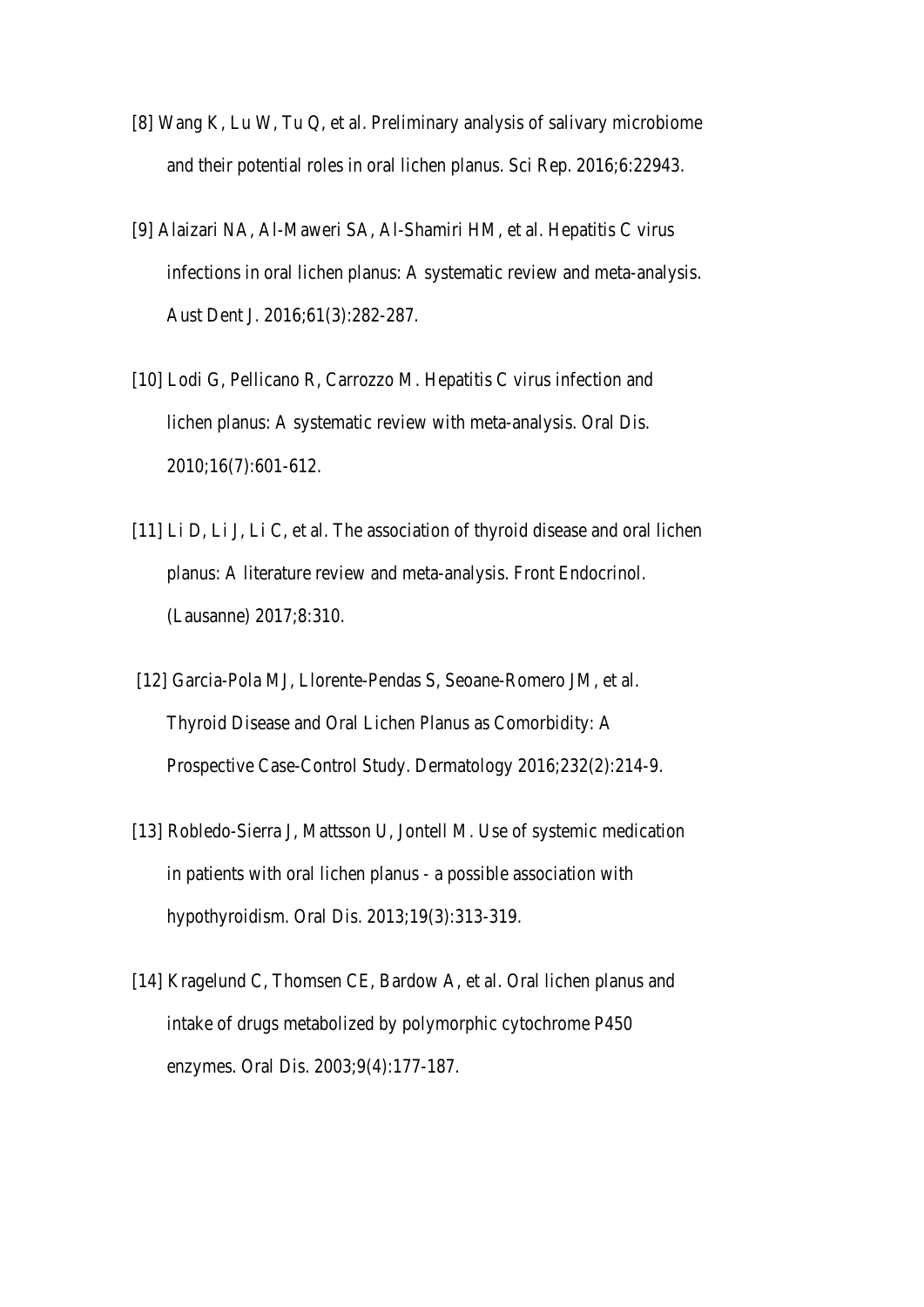- [15] Boron WF, Boulpaep EL. Medical physiology. 2. ed. Philadelphia (PA): Saunders/Elsevier 2009. Chapter 49, The Thyroid Gland; p. 1044-1056
- [16] Cianfarani F, Baldini E, Cavalli A, et al. TSH receptor and thyroidspecific gene expression in human skin. J Invest Dermatol. 2010;130(1):93-101.
- [17] Davies T, Marians R, Latif R. The TSH receptor reveals itself. J Clin Invest. 2002;110(2):161-164.
- [18] Robledo-Sierra J, Landin-Wilhelmsen K, Filipsson- Nyström H, et al. A mechanistic linkage between oral lichen planus and autoimmune thyroid disease. Oral Dis. 2018; doi: 10.1111/odi.12850.
- [19] Cheng YS, Gould A, Kurago Z, et al. Diagnosis of oral lichen planus: A position paper of the american academy of oral and maxillofacial pathology. Oral Surg Oral Med Oral Pathol Oral Radiol. 2016;122(3):332-354.
- [20] Pinheiro LB, Coleman VA, Hindson CM, et al. Evaluation of a droplet digital polymerase chain reaction format for DNA copy number quantification. Anal Chem. 2012 Jan 17;84(2):1003-11.
- [21] Siponen M, Huuskonen L, Läärä E, et al. Association of oral lichen planus with thyroid disease in a finnish population: A retrospective case-control study. Oral Surg Oral Med Oral Pathol Oral Radiol Endod. 2010;110(3):319-324.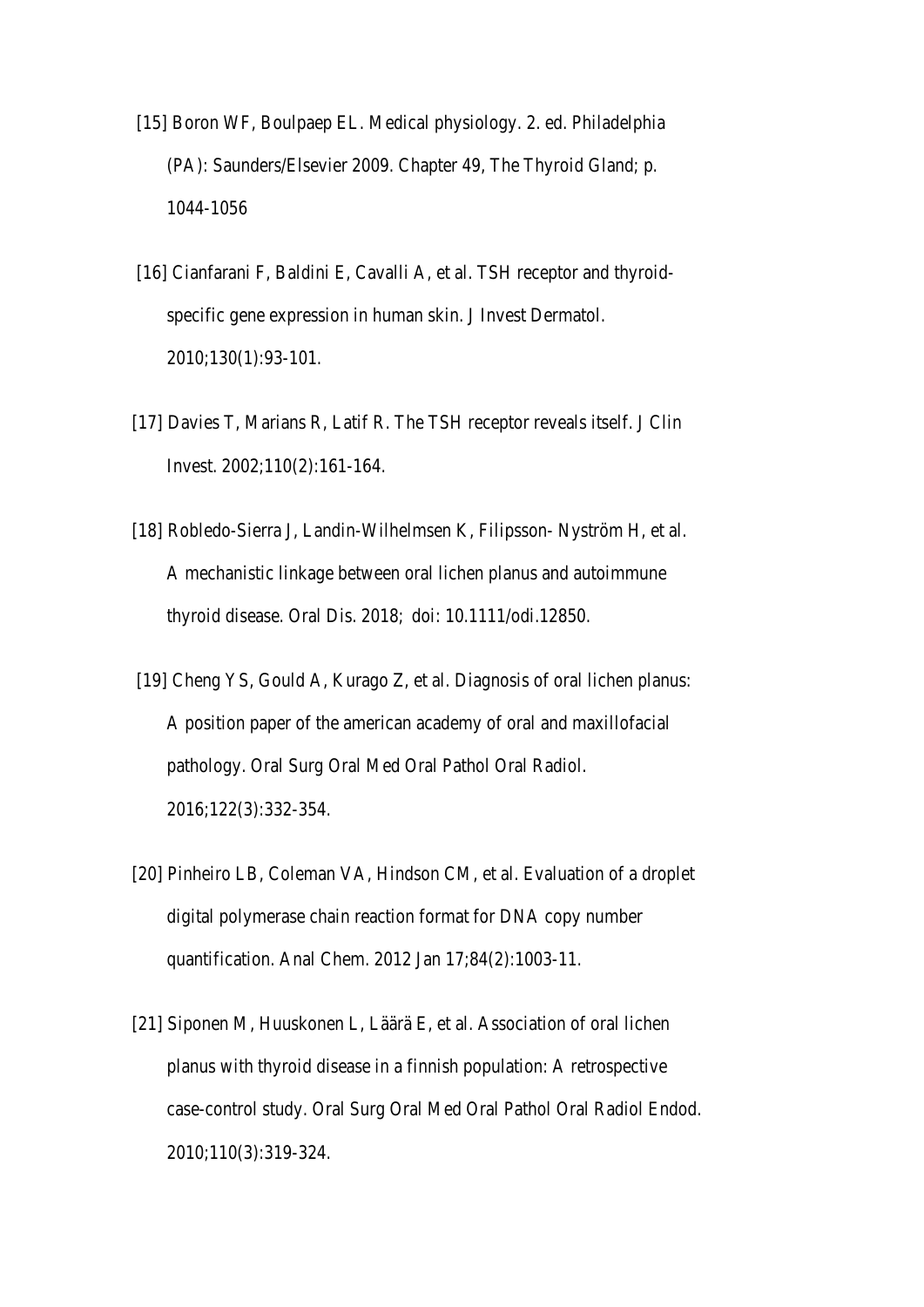- [22] Robledo-Sierra J. Oral lichen planus a study of associated factors with special reference to thyroid disease 2015. Available from http://hdl.handle.net/2077/38762
- [23] Guarneri F, Giuffrida R, Di Bari F, et al. Thyroid autoimmunity and lichen. Front Endocrinol. (Lausanne) 2017;8:146.
- [24] Gupta S, Jawanda MK. Oral lichen planus: An update on etiology, pathogenesis, clinical presentation, diagnosis and management. Indian J Dermatol. 2015;60(3):222-229.
- [25] Antonelli A, Ferrari SM, Corrado A, et al. Autoimmune thyroid disorders. Autoimmun Rev. 2015;14(2):174-180.
- [26] Mincer DL. Jialal I. Thyroid, hashimoto thyroiditis. StatPearls Publ. 2017;(November 16).
- [27] Singer PA. Thyroiditis. acute, subacute, and chronic. Med Clin North Am. 1991;75(1):61-77.
- [28] Ai J, Leonhardt JM, Heymann WR. Autoimmune thyroid diseases: Etiology, pathogenesis, and dermatologic manifestations. J Am Acad Dermatol. 2003;48(5):641-662.
- [29] Lo Muzio L, Santarelli A, Campisi G, et al. Possible link between hashimoto's thyroiditis and oral lichen planus: A novel association found. Clin Oral Investig. 2013;17(1):333-336.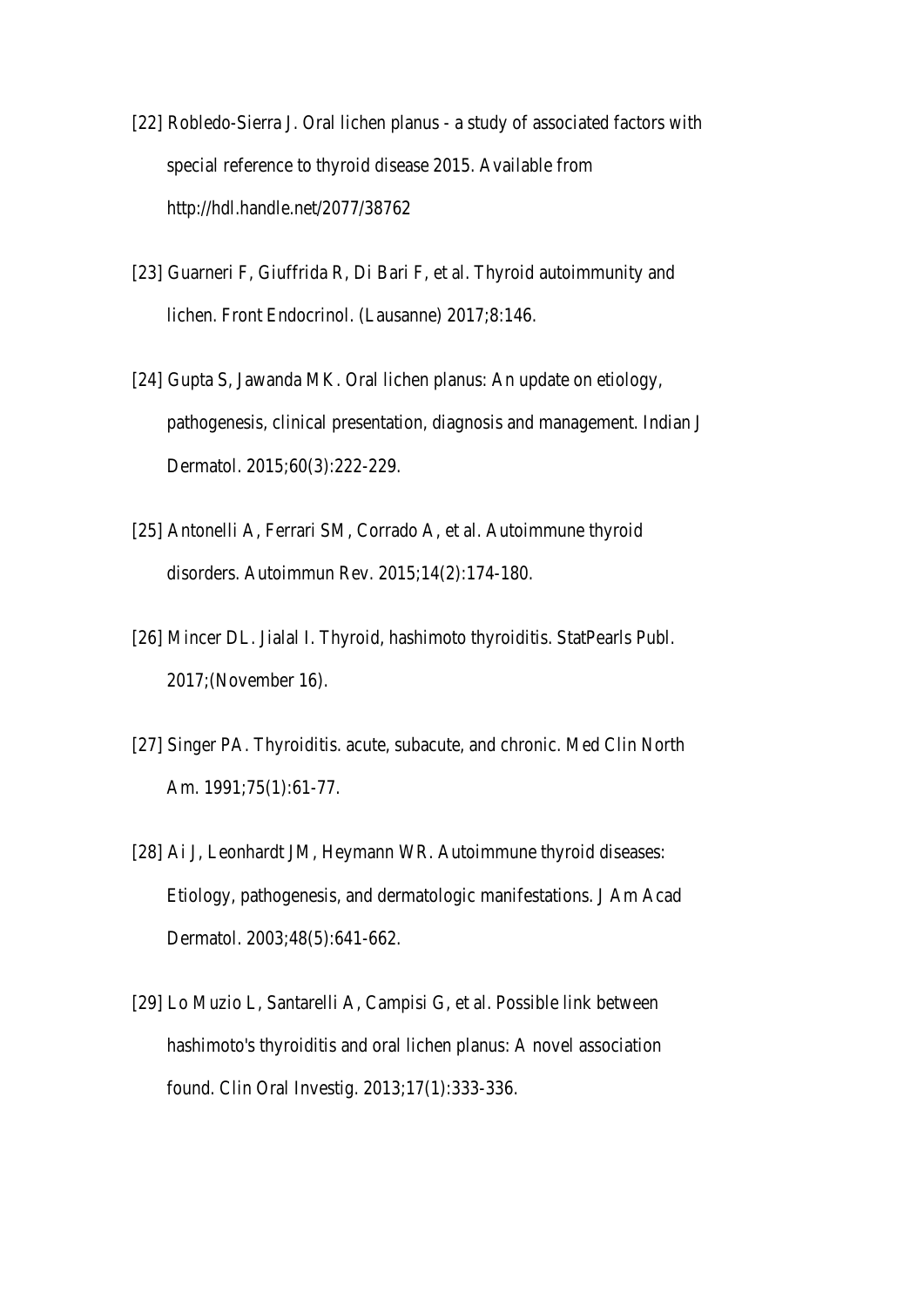- [30] Chang JY, Chiang CP, Hsiao CK, et al. Significantly higher frequencies of presence of serum autoantibodies in chinese patients with oral lichen planus. J Oral Pathol Med. 2009;38(1):48-54.
- [31] Lin HP, Wang YP, Chia JS, et al. Modulation of serum antithyroglobulin and anti-thyroid microsomal autoantibody levels by levamisole in patients with oral lichen planus. J Formos Med Assoc. 2011;110(3):169-174.
- [32] True LD. Quality control in molecular immunohistochemistry. Histochem Cell Biol. 2008 Sep;130(3):473-80.
- [33] Vehviläinen M, Salem A, Salo T, et al. TSH and TSHR are not expressed in oral lichen planus lesions of patients with hypothyroidism. Paper presented at: 72nd Joint Annual AAOM Meeting & Continuing Education Program; 2018 Jun 23-28; Vancouver, Canada.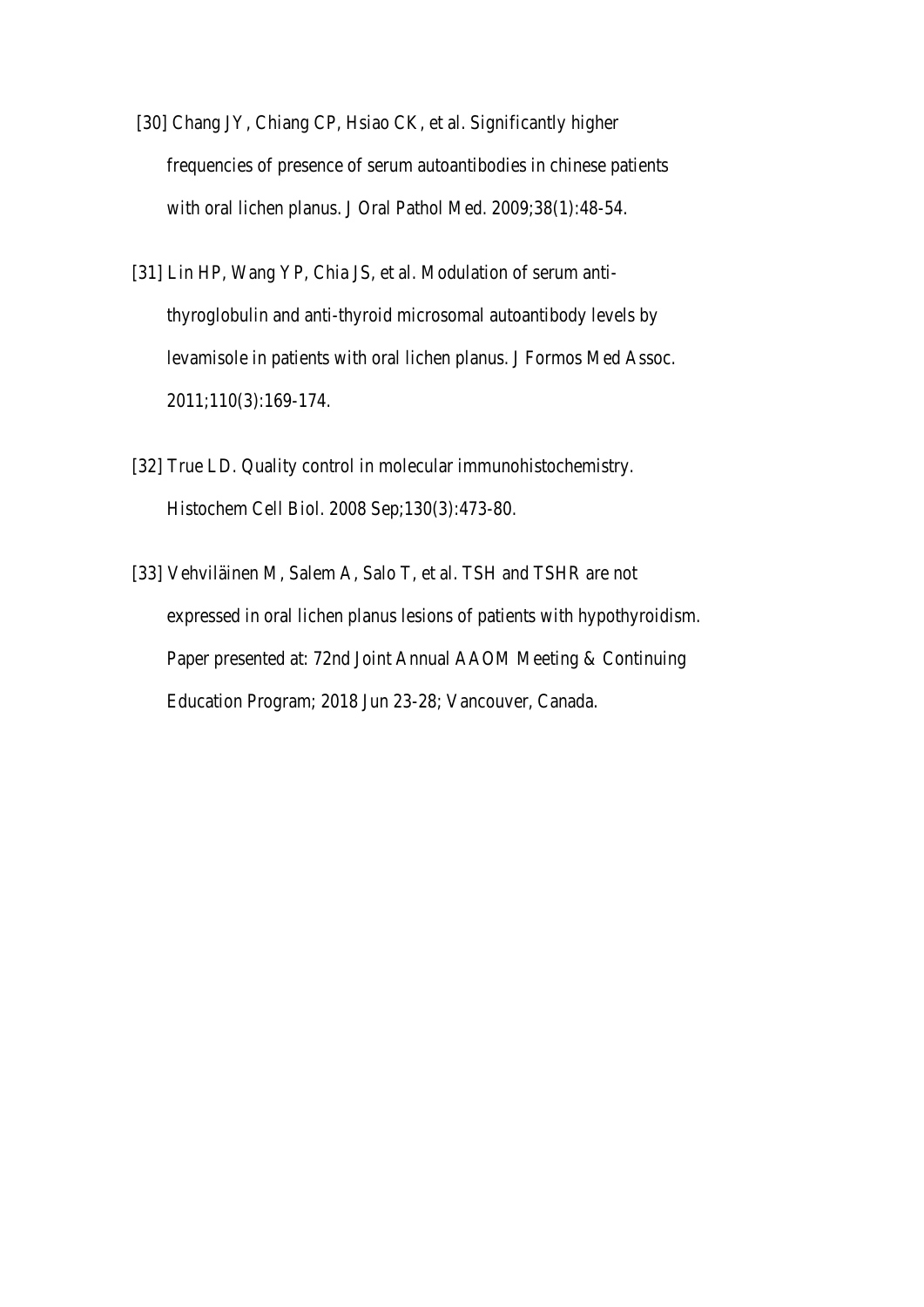## **Table I.**

# **Clinical and demographic characteristics of the OLP patients (immunohistochemical study)**

| Characteristic Age/Sex         |      | Diagnosis of thyroid disease                                                                                                                                                     | <b>Other comorbidities</b>                                                                                     | <b>Medications</b>                                                                                                                                                                                                                     | <b>Allergies</b>                                     |  |  |
|--------------------------------|------|----------------------------------------------------------------------------------------------------------------------------------------------------------------------------------|----------------------------------------------------------------------------------------------------------------|----------------------------------------------------------------------------------------------------------------------------------------------------------------------------------------------------------------------------------------|------------------------------------------------------|--|--|
| <b>OLP</b> patients with HT    |      |                                                                                                                                                                                  |                                                                                                                |                                                                                                                                                                                                                                        |                                                      |  |  |
|                                | 58/F | Hashimoto's thyroiditis (HT)                                                                                                                                                     | Arterial hypertension                                                                                          | Candesartan, levothyroxine                                                                                                                                                                                                             |                                                      |  |  |
| $\overline{c}$                 | 61/F | HT                                                                                                                                                                               | Sensory neural hearing loss, nasal<br>polyposis                                                                | Mometasone furoate, levothyroxine                                                                                                                                                                                                      |                                                      |  |  |
| 3                              | 53/F | HT                                                                                                                                                                               | Osteoporosis, allergic asthma, chronic<br>brochitis, bile acid diarrhea, depression,<br>migraine, cutaneous LP | Alendronate, escitalopram, sodium valproate, cetirizine,<br>quetiapine, esomeprazole, montelukast, levothyroxine,<br>fluticasone propionate/salmenterol, tiotropium,<br>beclometasone dipropionate, buprenorphine, vaginal<br>estrogen | Pollen, cat, dust mite,<br>cephalosporin, penicillin |  |  |
| 4                              | 37/F | HT                                                                                                                                                                               | Migraine                                                                                                       | Levothyroxine                                                                                                                                                                                                                          | Pollen                                               |  |  |
| 5                              | 59/F | HT                                                                                                                                                                               | Arterial hypertension, leg and back pain,<br>cutaneous LP                                                      | Enalapril maleate, levothyroxine, paracetamol                                                                                                                                                                                          |                                                      |  |  |
| 6                              | 68/F | HT                                                                                                                                                                               | Arterial hypertension, asthma, arthrosis,<br>celiac disease                                                    | Estradiol, levothyroxine, bisoprolol, nifedipine                                                                                                                                                                                       |                                                      |  |  |
| 7                              | 65/F | HT                                                                                                                                                                               | Cutaneous LP                                                                                                   | Levothyroxine                                                                                                                                                                                                                          |                                                      |  |  |
| 8                              | 53/F | HT                                                                                                                                                                               | Arterial hypertension, arthrosis,<br>hypercholesterolemia                                                      | Esomeprazole, valsartan, levothyroxine                                                                                                                                                                                                 |                                                      |  |  |
| 9                              | 53/F | HT                                                                                                                                                                               |                                                                                                                | Levothyroxine                                                                                                                                                                                                                          |                                                      |  |  |
| 10                             | 52/F | Hypothyroidism due to goiter and<br>partial removal of thyroid gland                                                                                                             | DM1, arterial hypertension,<br>hypercholesterolemia                                                            | Levothyroxine, simvastatin, insulin glargine,<br>acetylsalicylic acid, insulin aspart                                                                                                                                                  | Doxycycline                                          |  |  |
| 11                             | 68/F | HT<br>Heart failure, arterial hypertension,<br>Levothyroxine, ramipril, simvastatin, acetylsalicylic acid,<br>arrhythmia, periodical asthma, heartburn<br>amlodipine, metoprolol |                                                                                                                | Sulfonamide                                                                                                                                                                                                                            |                                                      |  |  |
| 12                             | 72/F | HT                                                                                                                                                                               | Paget's disease                                                                                                | Levothyroxine, zoledronic acid                                                                                                                                                                                                         | Penicillin                                           |  |  |
| 13                             | 60/F | HT                                                                                                                                                                               | Asthma, heart failure                                                                                          |                                                                                                                                                                                                                                        |                                                      |  |  |
| 14                             | 68/M | HT                                                                                                                                                                               | Arterial hypertension                                                                                          | Levothyroxine, amlodipine, bisoprolol                                                                                                                                                                                                  |                                                      |  |  |
| <b>OLP</b> patients without HT |      |                                                                                                                                                                                  |                                                                                                                |                                                                                                                                                                                                                                        |                                                      |  |  |
|                                | 57/F |                                                                                                                                                                                  | Arthrosis, arterial hypertension                                                                               | Losartan, meloxicam, paracetamol, zolpidem                                                                                                                                                                                             | Penicillin                                           |  |  |
| $\overline{2}$                 | 60/F |                                                                                                                                                                                  | Cutaneous dermografism                                                                                         |                                                                                                                                                                                                                                        | Birch, nuts, celery, paprika                         |  |  |
| 3                              | 54/F |                                                                                                                                                                                  | Arterial hypertension, osteoporosis,<br>chronic cold, chronic back pain,<br>cutaneous lichen                   | Bisoprolol, losartan, ebastine, lansoprazole, tramadol,<br>gabapentin, venlafaxine, alendronate, paracetamol,<br>temazepam                                                                                                             | Birch                                                |  |  |
| 4                              | 37/F |                                                                                                                                                                                  | Vitamin B12 deficiency                                                                                         | Hydroxocobalamin                                                                                                                                                                                                                       |                                                      |  |  |
| 5                              | 60/F |                                                                                                                                                                                  | Lymphocytic colitis,<br>hypercholesterolemia                                                                   | Mesalazine, loperamide, acetylsalicylic acid, simvastatin                                                                                                                                                                              | Sulfonamide                                          |  |  |
| 6                              | 67/F |                                                                                                                                                                                  | Carcinoma in corpus area, fibromyalgia                                                                         | Amitriptyline                                                                                                                                                                                                                          |                                                      |  |  |
| $\tau$                         | 66/F |                                                                                                                                                                                  | Arterial hypertension, DM2,<br>bronchiectasis                                                                  | Bisoprolol+hydrochlorothiazide, metformin hydrochloride,<br>acetylsalicylic acid, glimepiride, simvastatin                                                                                                                             |                                                      |  |  |
| 8                              | 53/F |                                                                                                                                                                                  | Rheumatoid arthritis, Sjögren syndrome,<br>psoriasis                                                           | Sulfasalazine, hydroxychloroquine                                                                                                                                                                                                      | Sodium aurothiomalate,<br>etanercept                 |  |  |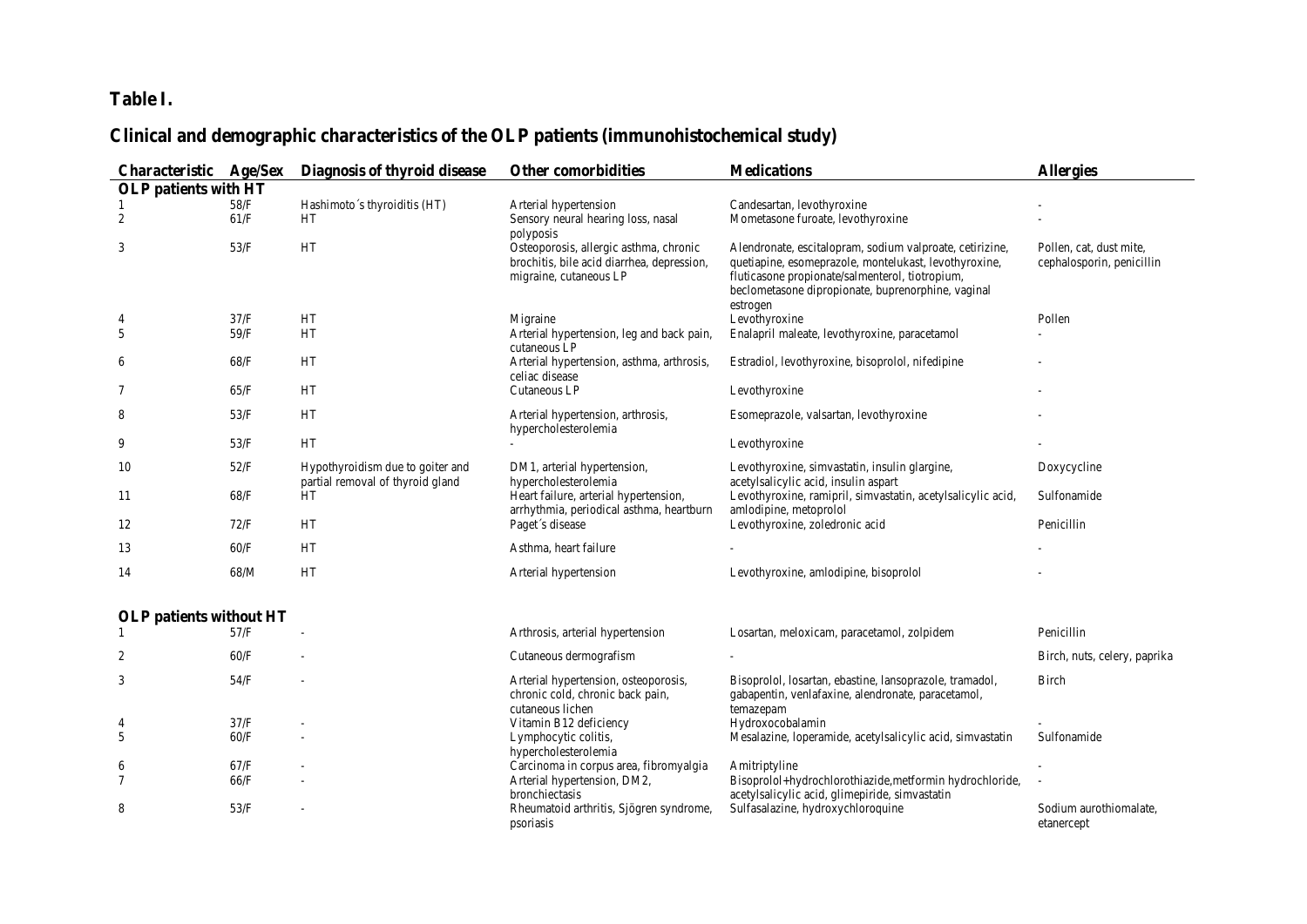| 52/F<br>Asthma<br>-                                                                                        | Hydrocortisone, nickel,<br>tixocortol pivalate, mercury |
|------------------------------------------------------------------------------------------------------------|---------------------------------------------------------|
| 10<br>Arterial hypertension<br>Medication for hypertension<br>51/F<br>-                                    |                                                         |
| 68/F<br>Glucosamine, estradiol<br>Arthrosis<br>-                                                           |                                                         |
| 72/F<br>Amiloride hydrochloride dihydrate, pramipexole,<br>Arterial hypertension, restless legs<br>12<br>- | pollen                                                  |
| tafluprost<br>syndrome                                                                                     |                                                         |
| 13<br>60/F<br>Otitis media serosa,<br>Simvastatin<br>-                                                     |                                                         |
| hypercholesterolemia                                                                                       |                                                         |
| Nitroglycerin, metoprolol<br>14<br>67/M<br>Coronary artery disease<br>-                                    |                                                         |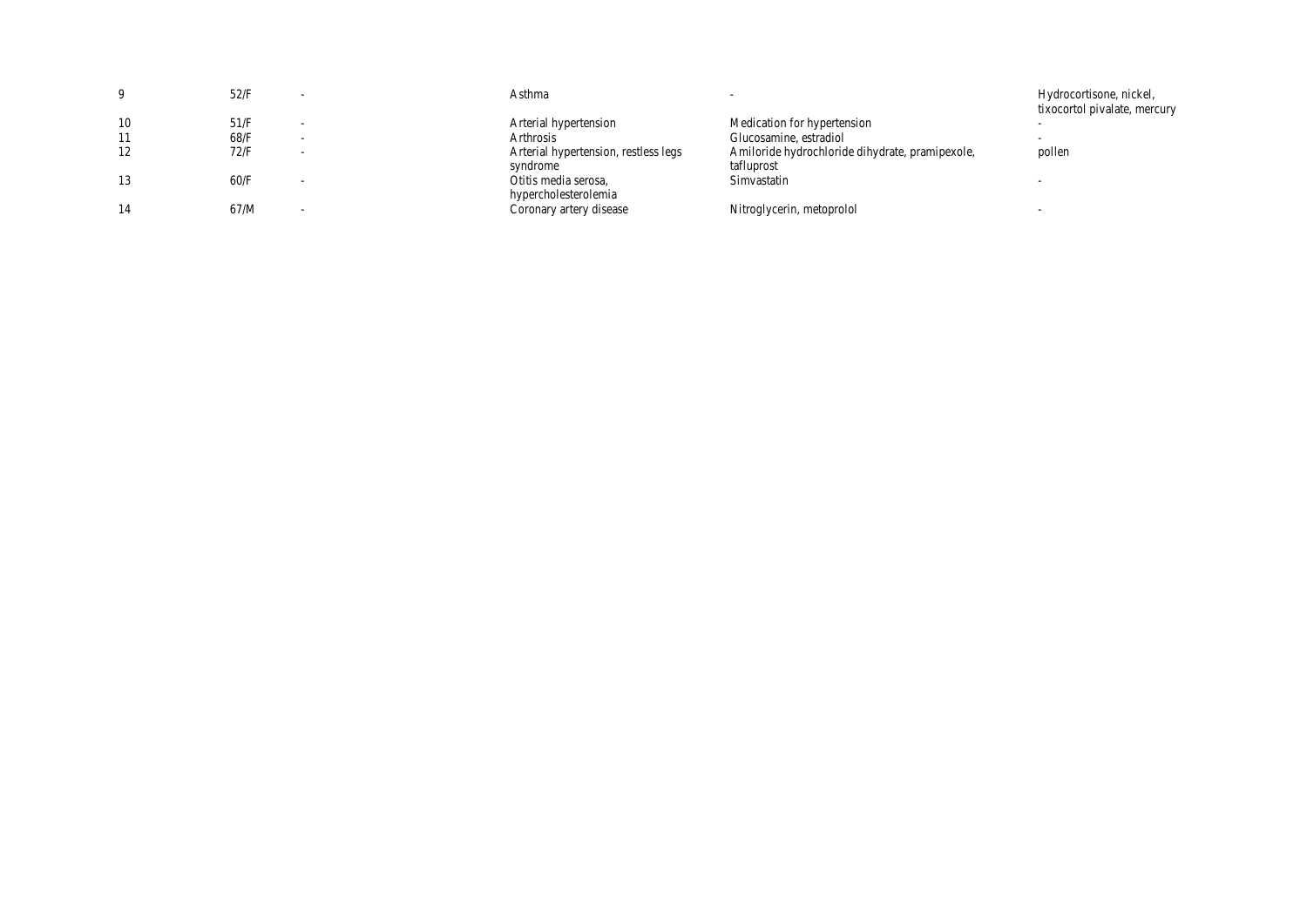# **Table II.**

# **Clinical and demographic characteristics of the OLP patients (gene expression study)**

| Characteristic | Age/<br>sex | <b>Diagnosis</b><br>of thyroid<br>disease       | <b>Other comorbities</b>                                                                                                                                                | <b>Medications</b>                                                                                                                  | <b>Allergies</b>                       |  |
|----------------|-------------|-------------------------------------------------|-------------------------------------------------------------------------------------------------------------------------------------------------------------------------|-------------------------------------------------------------------------------------------------------------------------------------|----------------------------------------|--|
| P <sub>1</sub> | 68/F        | Hashimoto <sup>2</sup><br>s thyroiditis<br>(HT) | Heart failure, arterial<br>hypertension,<br>arrhythmia, periodical<br>asthma, heartburn                                                                                 | Levothyroxine, ramipril, simvastatin,<br>acetylsalicylic acid, amlodipine,<br>metoprolol                                            | Sulfonamide                            |  |
| P <sub>2</sub> | 76/F        | <b>HT</b>                                       | Essential<br>thrombocythemia                                                                                                                                            | Levothyroxine, acetylsalicylic acid,<br>pantoprazole, hydroxyurea, estradiol                                                        | Penicillin,<br>acetylsalicylic<br>acid |  |
| P <sub>3</sub> | 48/M        |                                                 | Cerebral infarction,<br>sleep apnea                                                                                                                                     | Dipyridamole + acetylsalicylic acid,<br>simvastatin                                                                                 |                                        |  |
| P4             | 70/M        |                                                 | Arterial hypertension                                                                                                                                                   | Bisoprolol, felodipine, losartan,<br>cetirizine                                                                                     |                                        |  |
| P <sub>5</sub> | 67/F        | HT                                              | Arterial hypertension,<br>glaucoma, depression                                                                                                                          | Levothyroxine,<br>enalapril+hydrochlorothiazide,<br>citalopram                                                                      |                                        |  |
| P <sub>6</sub> | 78/F        | <b>HT</b>                                       | Asthma, arterial<br>hypertension, celiac<br>disease, arthrosis,<br>restless legs<br>syndrome, leaky heart<br>valve, pulmonal<br>hypertension,<br>previous breast cancer | Levothyroxine, bisoprolol,<br>candesartan+hydrochlorothiazide,<br>levomepromazine, melatonin,<br>salbutamol, fluticasone propionate | Pollen, odors                          |  |
| P7             | 60/F        | <b>HT</b>                                       | Arterial hypertension                                                                                                                                                   | Levothyroxine, candesartan                                                                                                          |                                        |  |
| P <sub>8</sub> | 66/F        | HT                                              | Arterial hypertension,<br>Sjögren syndrome,<br>musculoskeletal<br>disorder                                                                                              | Levothyroxine, candesartan,<br>hydroxychloroquine                                                                                   |                                        |  |
| P <sub>9</sub> | 61/F        | HT                                              | Arterial hypertension,<br>arthrosis,<br>osteoporosis,<br>hypercholesterolemia,<br>transient ischemic<br>attack, celiac disease,<br>mental issues                        | Levothyroxine, alendronic acid,<br>losartan, escitalopram, acetylsalicylic<br>acid, rosuvastatin                                    |                                        |  |
| P10            | 53/M        |                                                 | Arthrosis                                                                                                                                                               |                                                                                                                                     |                                        |  |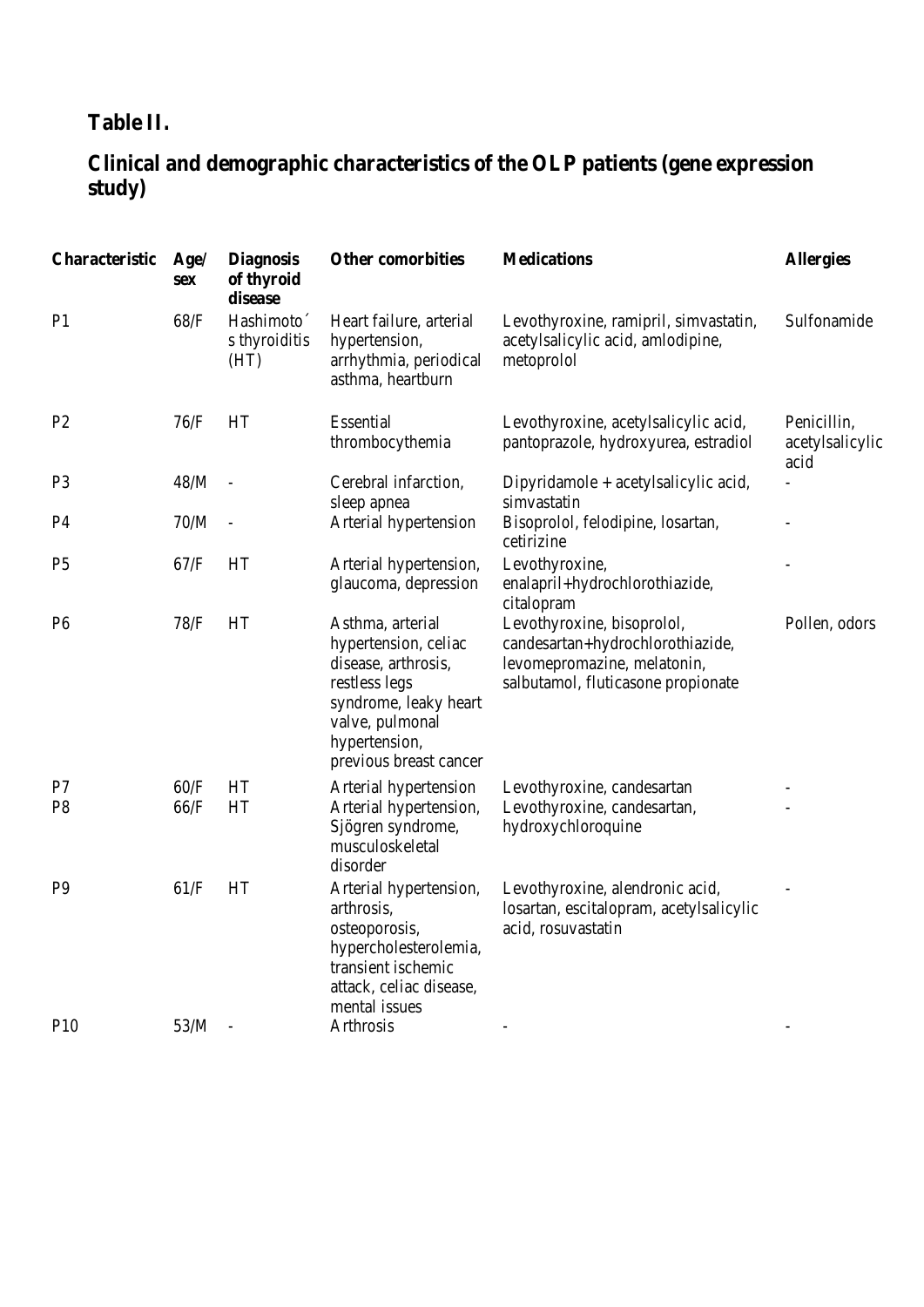#### **Table III.**

| Gene         | <b>Forward</b>                                 | <b>Reverse</b>                                 |  |  |
|--------------|------------------------------------------------|------------------------------------------------|--|--|
| TSH          | $\bullet$ -ATGGATTACTACAGAAAATATGC- $\bullet$  | $\bullet$ -AGATTTTGTATAATAACAAGTACT- $\bullet$ |  |  |
| TSHR         | $\bullet$ -GCTTTTCAGGGACTATGCAATGAA- $\bullet$ | $\bullet$ -AGAGTTTGGTCACAGTGACGGGAA-           |  |  |
| <b>GAPDH</b> | • -AAGGTCATCCCTGAGCTG-•                        | • -TGCTGTAGCCAAATTCGTTG-•                      |  |  |
| RPLP0        | $\bullet$ -GGCGACCTGGAAGTCCAACT- $\bullet$     | $\bullet$ -CCATCAGCACCACAGCCTTC- $\bullet$     |  |  |

**A. Sequences of the used human primer sequences.**

TSH: Thyroid stimulating hormone; TSHR: Thyroid stimulating hormone receptor; GAPDH: Glyceraldehyde 3-phosphate dehydrogenase; RPLP0: Ribosomal protein, large, P0.

### **B. PCR primer and cycling conditions for qualitative PCR for TSHR.**

| Gene  | <b>Primer Sequence</b>                                                  |     | mM | Amplicon MgCl <sub>2</sub> , Annealing<br>$\mathbf{T} \circ \mathbf{C}$ | Melting<br>$\mathbf{T} \circ \mathbf{C}$ |
|-------|-------------------------------------------------------------------------|-----|----|-------------------------------------------------------------------------|------------------------------------------|
| hTSHR | for<br>GTGAATGCTTTTCAGGGACTATG<br>Rev<br><b>GTCCAGGTGTTTCTTGCTATCAG</b> | 271 |    | 60                                                                      | 95                                       |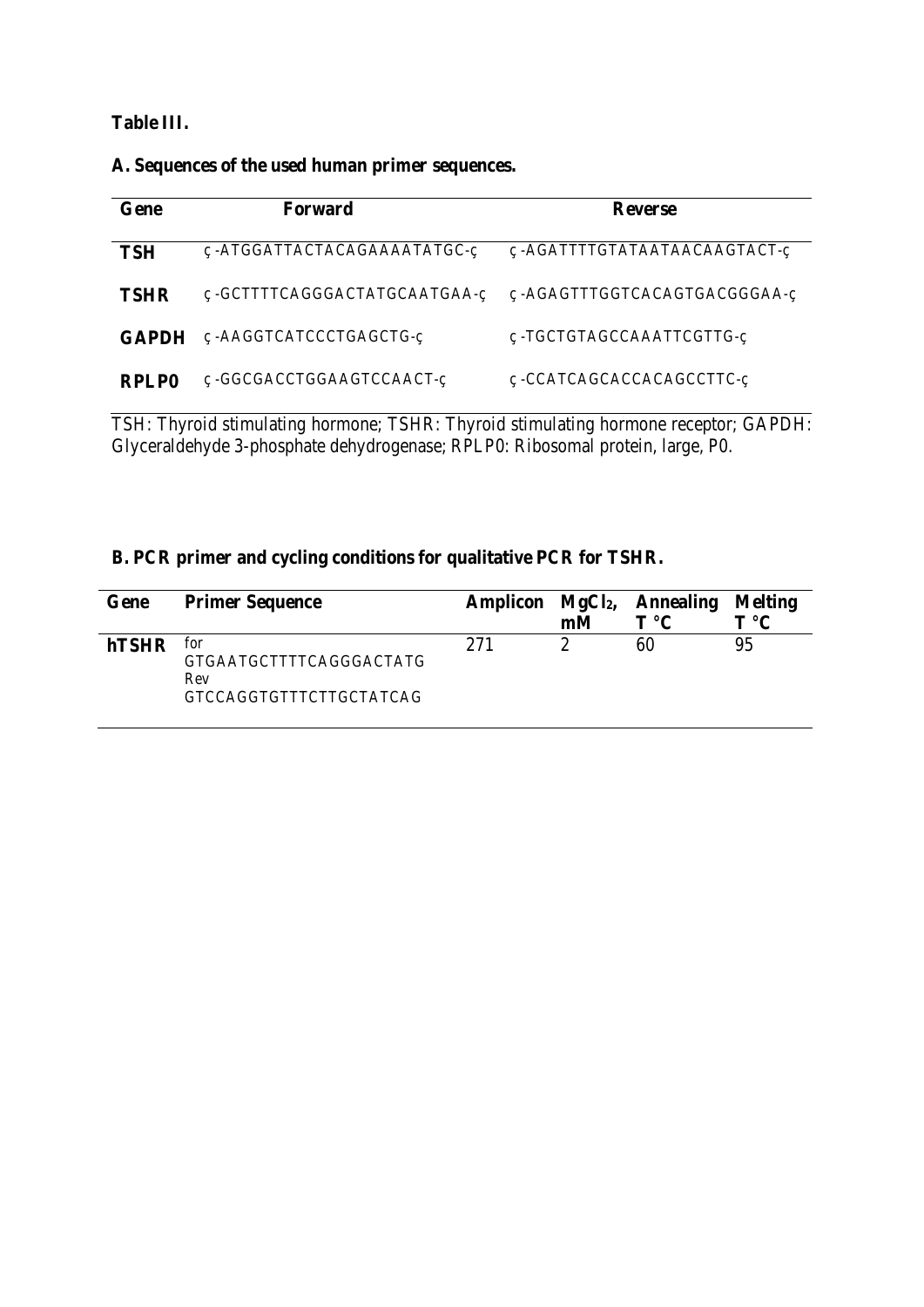#### **Figure legends:**

**Figure 1.** TSH and TSHR are expressed in healthy thyroid tissue. The healthy oral mucosal tissue and OLP lesional tissue from patients without HT and with HT do not show immunoreactivity for TSH and TSHR.

#### **Figure 2. Transcriptional levels of TSHR in healthy samples and OLP**

**lesions**. The absolute quantification by ddPCR technology revealed a negative expression of TSHR in oral mucosal biopsies obtained from healthy individuals (H1-H9) and from OLP patients (P1-P10). Human thyroid cell lines (ML-1 and N-Thyr-Ori) were used as positive controls and they revealed substantial levels of TSHR copies.

**Figure 3. End point qualitative PCR of TSHR on healthy (H1-H9) and OLP (P1-10) oral mucosal samples.** Normal thyroid cell line (N-Thyr-Ori 3-1) and follicular thyroid cancer ML-1 are used as positive controls. RNA C denotes negative control (without reverse transcriptase) whereas NTC denotes no template negative control (without RNA) samples. The TSHR product size is 271 bp.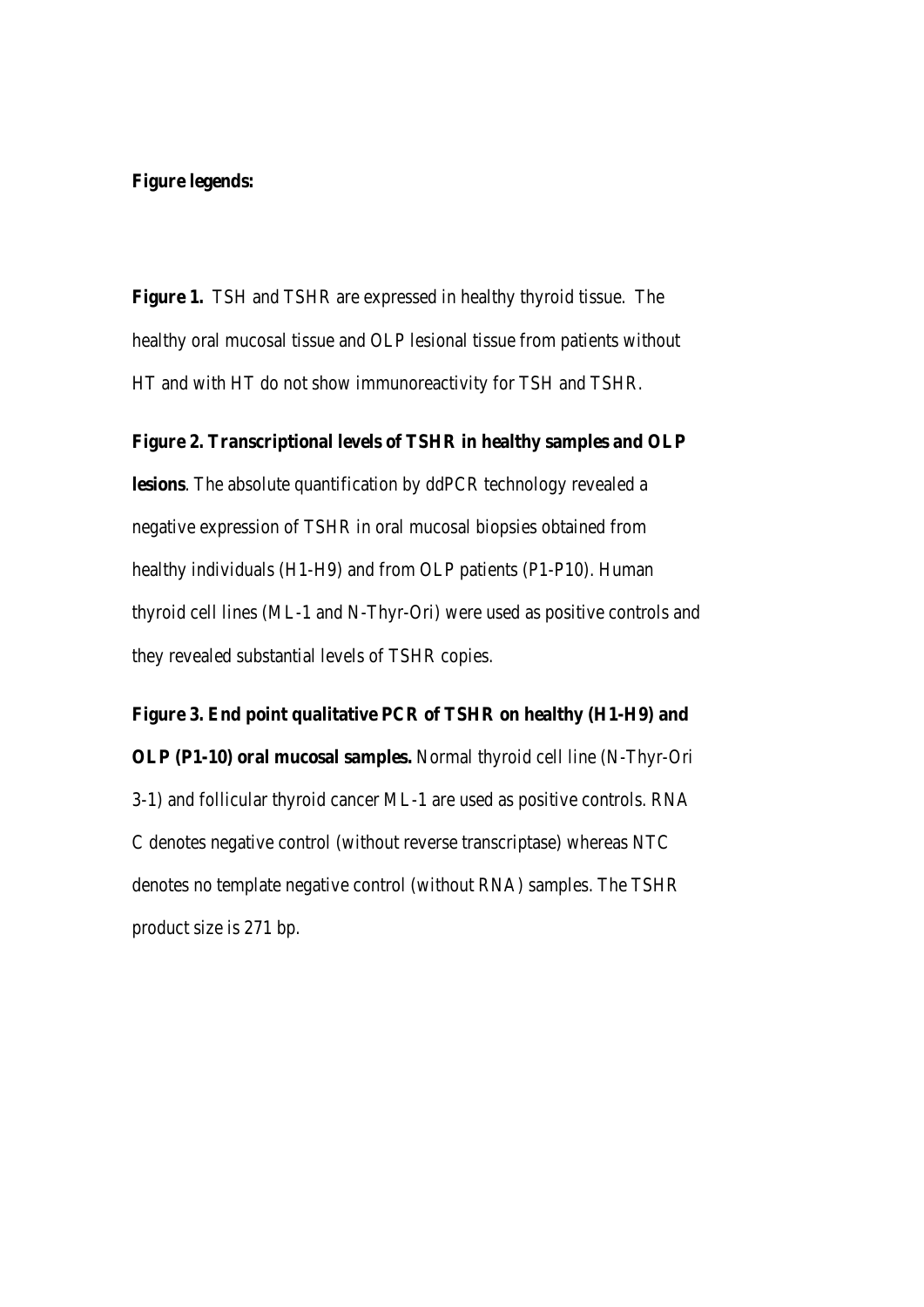

# TSHR